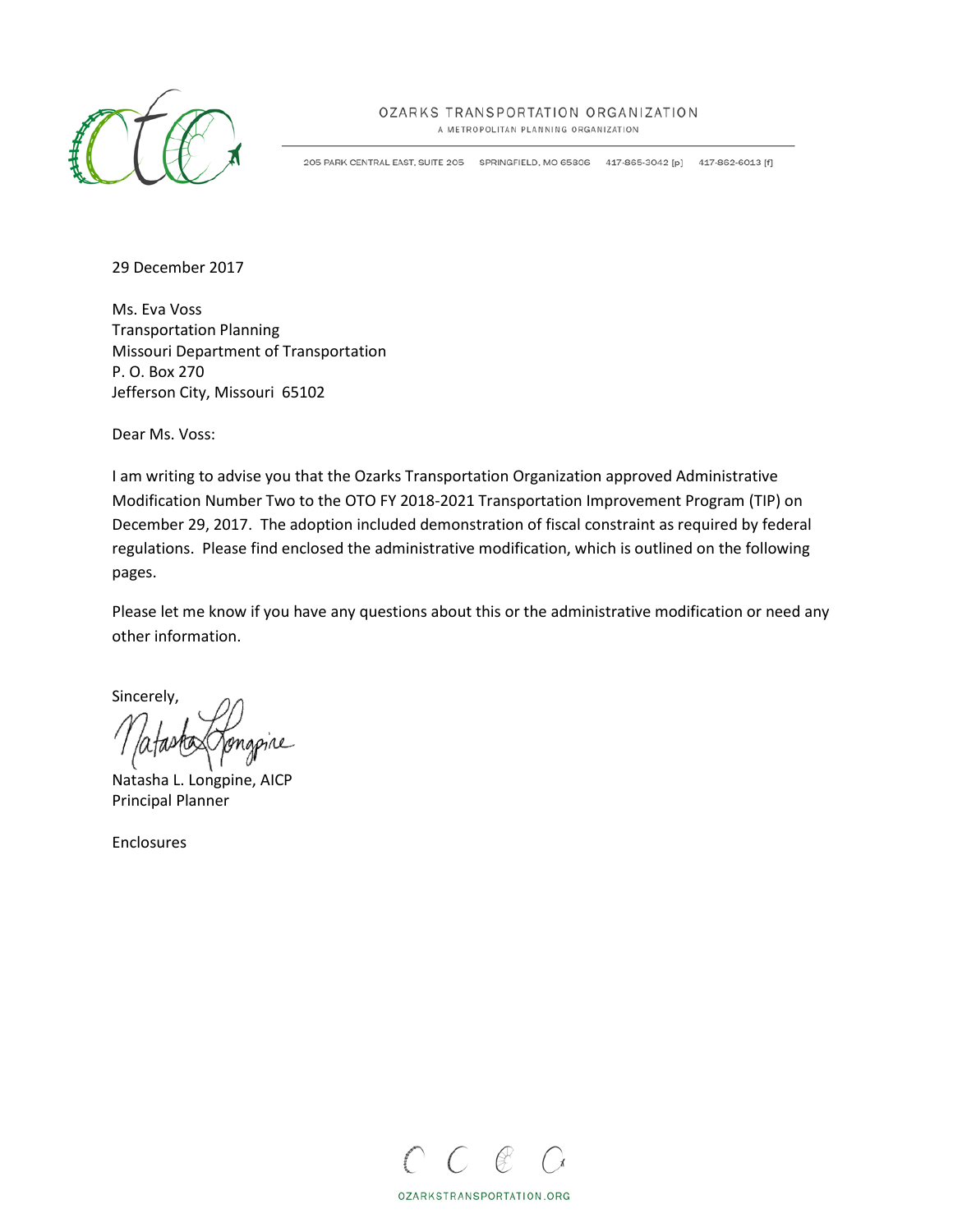## **Administrative Modification 2 to the FY 2018-2021 Transportation Improvement Program**

## **Ozarks Transportation Organization (Springfield, MO Area MPO)**

## **DESCRIPTION:**

The following change is included as part of Administrative Modification Two to the FY 2018-2021 Transportation Improvement Program.

Minor Changes to funding sources between federal funding categories or between state and local sources:

- Route 60 Guardrail Improvements (SP1808-18AM2)
	- *Changing \$6,856 in National Highway Performance Program (NHPP) funding to High Priority Projects (HPP) funding in order to utilize remaining funding from FY 2009 Appropriations Bill Earmark Demo ID #MO223.*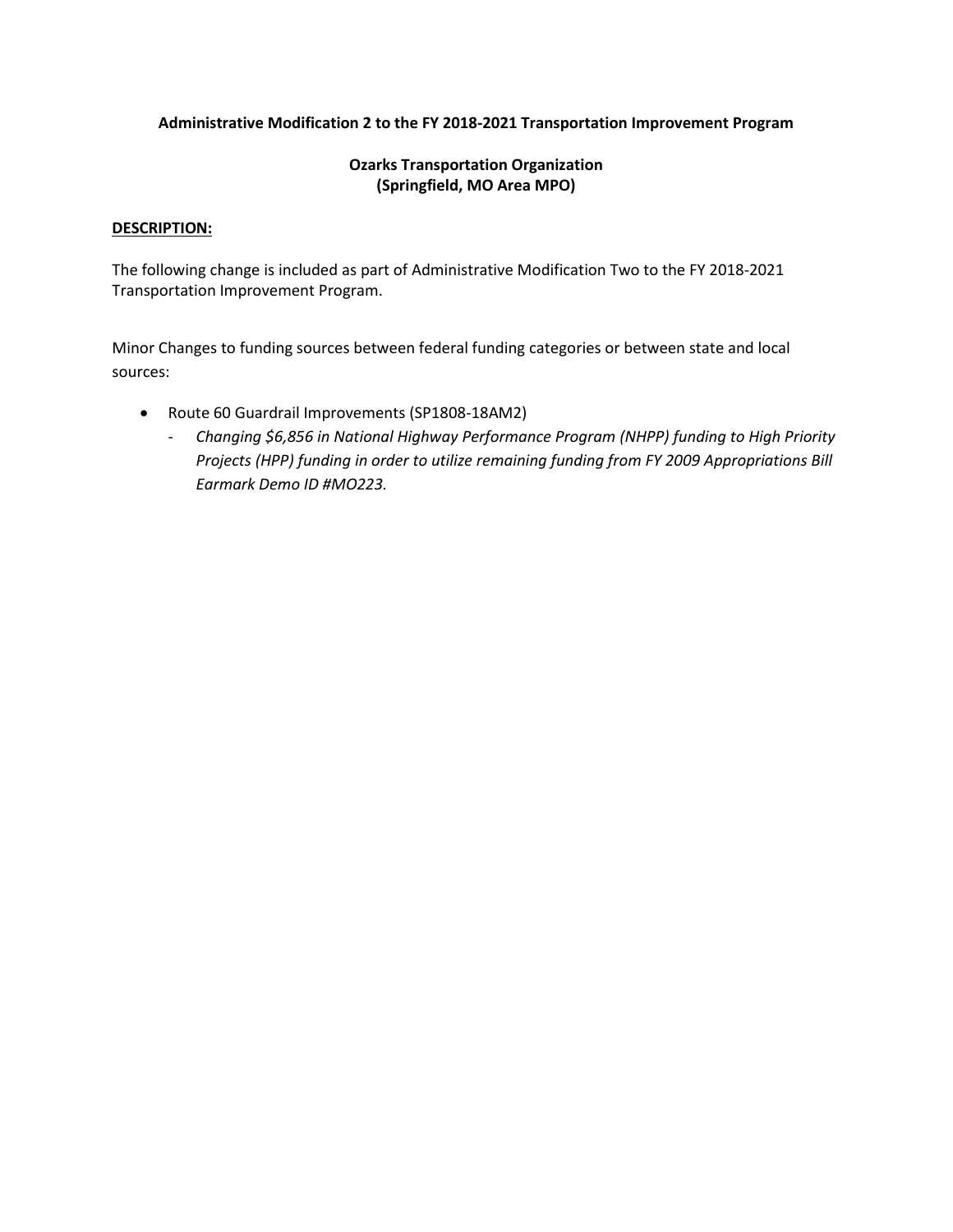

# **Transportation Improvement Program - FY 2018-2021**

Project Detail by Section and Project Number with Map

## **E) Roadways Section**

| TIP # SP1808-18AM2                                      |        |                     | ROUTE 60 GUARDRAIL IMPROVEMENTS |
|---------------------------------------------------------|--------|---------------------|---------------------------------|
| Route<br>Rte. 60                                        |        |                     |                                 |
| <b>From</b><br>Rte 65                                   |        |                     |                                 |
| Τo                                                      |        |                     |                                 |
| Location                                                |        | City of Springfield |                                 |
| <b>Federal Agency</b>                                   |        | <b>FHWA</b>         |                                 |
| <b>Project Sponsor</b>                                  |        | MoDOT               |                                 |
| Federal Funding Category NHPP(NHS)                      |        |                     |                                 |
| <b>MoDOT Funding Category Taking Care of the System</b> |        |                     |                                 |
| <b>Bike/Ped Plan?</b>                                   |        | EJ?                 | Yes                             |
| STIP#                                                   | 8P3132 |                     |                                 |
| Federal ID#                                             |        |                     |                                 |



## **Project Description**

| <b>Federal Agency</b>                                                                                      | <b>FHWA</b>   |              |          |        |               |        |                |
|------------------------------------------------------------------------------------------------------------|---------------|--------------|----------|--------|---------------|--------|----------------|
| <b>Project Sponsor</b>                                                                                     | MoDOT         |              |          |        |               |        | S State Highwa |
| <b>Federal Funding Category</b>                                                                            |               | NHPP(NHS)    |          |        |               |        |                |
| MoDOT Funding Category Taking Care of the System                                                           |               |              |          |        |               | 60     |                |
| <b>Bike/Ped Plan?</b>                                                                                      |               | EJ?          | Yes      |        |               |        |                |
| STIP#                                                                                                      | 8P3132        |              |          |        |               |        |                |
| Federal ID#                                                                                                |               |              |          |        |               |        |                |
|                                                                                                            |               |              |          |        |               |        |                |
| <b>Project Description</b><br>Guardrail improvements on Rte. 60 at the Rte. 65 interchange in Springfield. |               |              |          |        |               |        |                |
|                                                                                                            |               |              |          |        |               |        |                |
|                                                                                                            |               |              |          |        |               |        |                |
|                                                                                                            |               |              |          |        |               |        |                |
| <b>Fund Code</b>                                                                                           | <b>Source</b> | <b>Phase</b> | FY2018   | FY2019 | <b>FY2020</b> | FY2021 | <b>Total</b>   |
| FHWA (NHPP)                                                                                                | Federal       | <b>ENG</b>   | \$6,400  | \$0    | \$Ō           | \$0    | \$6,400        |
| MoDOT                                                                                                      | State         | <b>ENG</b>   | \$1,600  | \$0    | \$0           | \$0    | \$1,600        |
| FHWA (HPP)                                                                                                 | Federal       | <b>CON</b>   | \$6,856  | \$0    | \$0           | \$0    | \$6,856        |
| FHWA (NHPP)                                                                                                | Federal       | CON          | \$39,544 | \$0    | \$0           | \$0    | \$39,544       |
| MoDOT                                                                                                      | State         | CON          | \$11,600 | \$0    | \$0           | \$0    | \$11,600       |
| <b>Totals</b>                                                                                              |               |              | \$66,000 | \$0    | \$0           | \$0    | \$66,000       |
|                                                                                                            |               |              |          |        |               |        |                |
|                                                                                                            |               |              |          |        |               |        |                |
|                                                                                                            |               |              |          |        |               |        |                |
|                                                                                                            |               |              |          |        |               |        |                |
|                                                                                                            |               |              |          |        |               |        |                |
|                                                                                                            |               |              |          |        |               |        |                |
|                                                                                                            |               |              |          |        |               |        |                |
|                                                                                                            |               |              |          |        |               |        |                |
|                                                                                                            |               |              |          |        |               |        |                |
|                                                                                                            |               |              |          |        |               |        |                |
|                                                                                                            |               |              |          |        |               |        |                |
|                                                                                                            |               |              |          |        |               |        |                |

## **Notes**

\$6,855.59 from FY 2009 Appropriations Bill Earmark Demo ID #MO223. Non-Federal Funding Source: State Transportation Revenues

**Prior Cost Future Cost Total Cost** \$0 \$0 \$66,000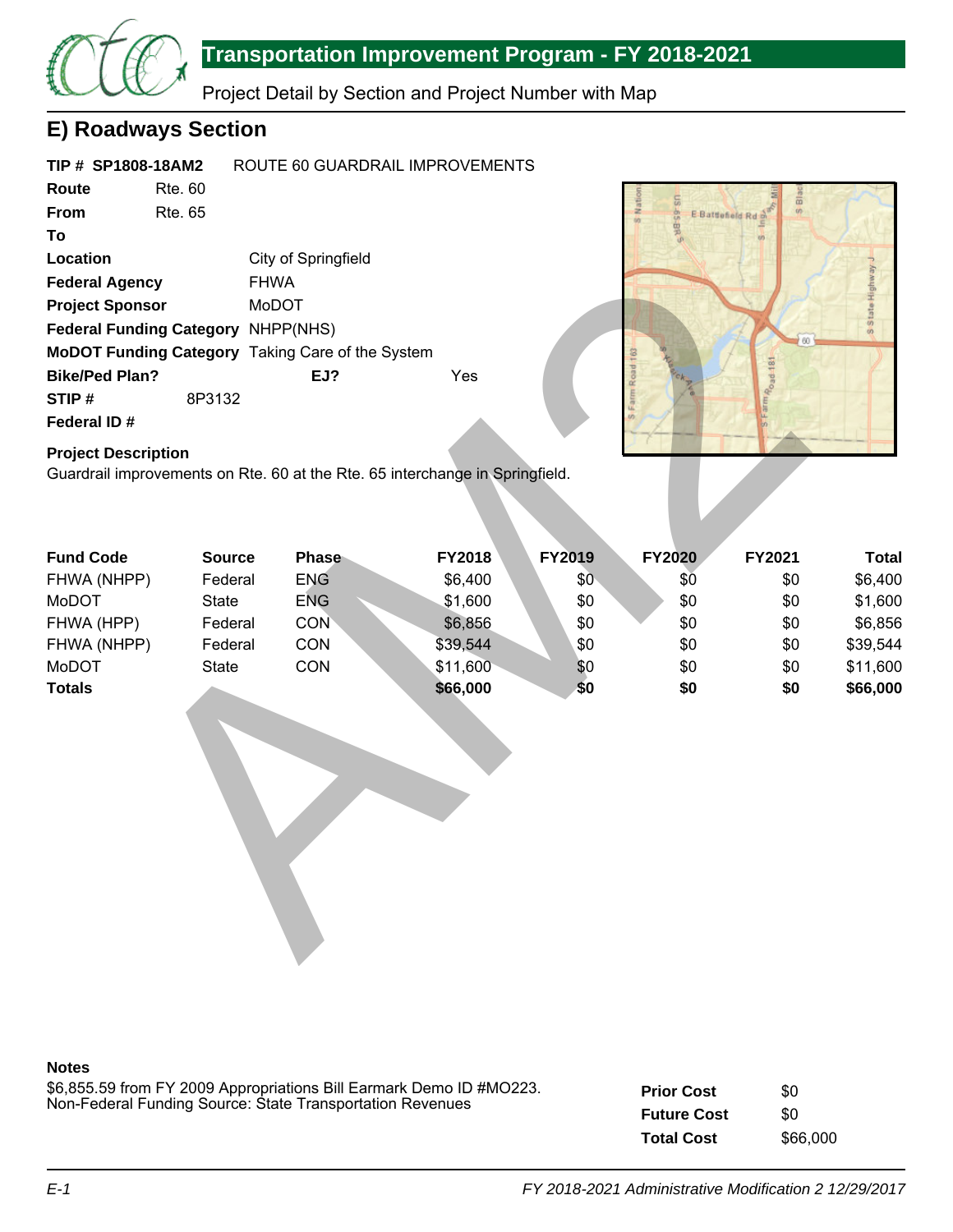

# **Transportation Improvement Program - FY 2018-2021**

Project Detail by Section and Project Number with Map

## **E) Roadways Section**

|             | TIP # SP1808-18                           | ROUTE 60 GUARDRAIL IMPROVEMENTS                         |     |
|-------------|-------------------------------------------|---------------------------------------------------------|-----|
| Route       | <b>Rte. 60</b>                            |                                                         |     |
| <b>From</b> | Rte. 65                                   |                                                         |     |
| Τo          |                                           |                                                         |     |
| Location    |                                           | City of Springfield                                     |     |
|             | <b>Federal Agency</b>                     | <b>FHWA</b>                                             |     |
|             | <b>Project Sponsor</b>                    | MoDOT                                                   |     |
|             | <b>Federal Funding Category NHPP(NHS)</b> |                                                         |     |
|             |                                           | <b>MoDOT Funding Category</b> Taking Care of the System |     |
|             | <b>Bike/Ped Plan?</b>                     | EJ?                                                     | Yes |
| STIP#       | 8P3132                                    |                                                         |     |
| Federal ID# |                                           |                                                         |     |



## **Project Description**

| Location                                                                                                   |               | City of Springfield |          |        |        |        |                   |
|------------------------------------------------------------------------------------------------------------|---------------|---------------------|----------|--------|--------|--------|-------------------|
| <b>Federal Agency</b>                                                                                      | <b>FHWA</b>   |                     |          |        |        |        | S State Highway J |
| <b>Project Sponsor</b>                                                                                     | MoDOT         |                     |          |        |        |        |                   |
| Federal Funding Category NHPP(NHS)                                                                         |               |                     |          |        |        | 60     |                   |
| MoDOT Funding Category Taking Care of the System                                                           |               |                     |          |        |        |        |                   |
| <b>Bike/Ped Plan?</b>                                                                                      |               | EJ?                 | Yes      |        |        |        |                   |
| STIP#                                                                                                      | 8P3132        |                     |          |        |        |        |                   |
| Federal ID#                                                                                                |               |                     |          |        |        |        |                   |
| <b>Project Description</b><br>Guardrail improvements on Rte. 60 at the Rte. 65 interchange in Springfield. |               |                     |          |        |        |        |                   |
| <b>Fund Code</b>                                                                                           | <b>Source</b> | <b>Phase</b>        | FY2018   | FY2019 | FY2020 | FY2021 | <b>Total</b>      |
| FHWA (NHPP)                                                                                                | Federal       | <b>ENG</b>          | \$6,400  | \$0    | \$0    | \$0    | \$6,400           |
| MoDOT                                                                                                      | State         | <b>ENG</b>          | \$1,600  | \$0    | \$0    | \$0    | \$1,600           |
| FHWA (NHPP)                                                                                                | Federal       | CON                 | \$46,400 | \$0    | \$0    | \$0    | \$46,400          |
| MoDOT                                                                                                      | <b>State</b>  | CON                 | \$11,600 | \$0    | \$0    | \$0    | \$11,600          |
| <b>Totals</b>                                                                                              |               |                     | \$66,000 | \$0    | \$0    | \$0    | \$66,000          |
|                                                                                                            |               |                     |          |        |        |        |                   |
|                                                                                                            |               |                     |          |        |        |        |                   |

### **Notes**

Non-Federal Funding Source: State Transportation Revenues \$0

| <b>Prior Cost</b>  | \$0      |
|--------------------|----------|
| <b>Future Cost</b> | \$0      |
| <b>Total Cost</b>  | \$66,000 |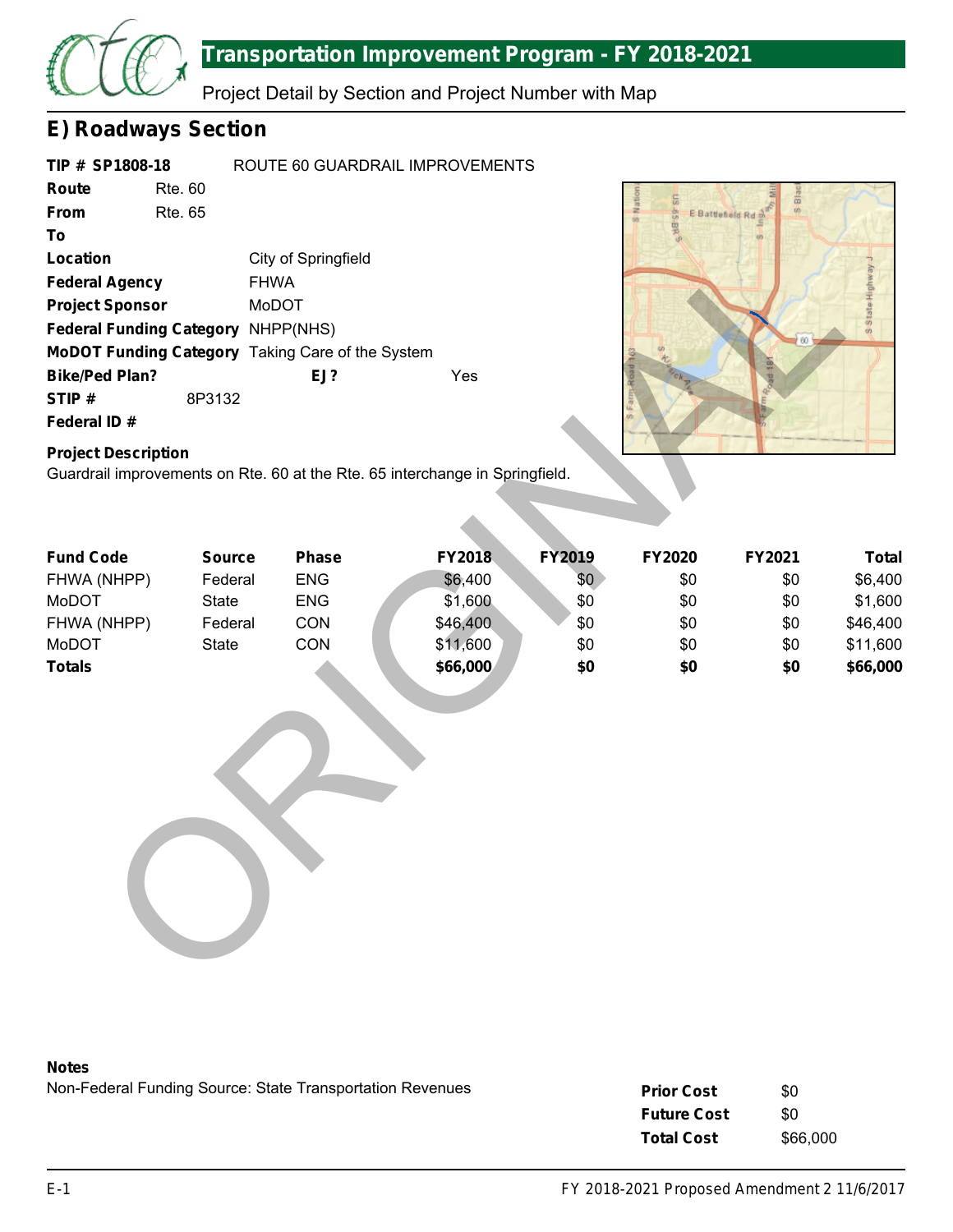#### **Roadways**

| <b>YEARLY SUMMARY</b> |                                                                                                                                         |             |     |             |     |         |     |     |           |             |     |           |              |             |                                |           |          |              |
|-----------------------|-----------------------------------------------------------------------------------------------------------------------------------------|-------------|-----|-------------|-----|---------|-----|-----|-----------|-------------|-----|-----------|--------------|-------------|--------------------------------|-----------|----------|--------------|
|                       |                                                                                                                                         |             |     |             |     | Federal |     |     |           |             |     |           | Local        |             | <b>State</b>                   |           |          |              |
| <b>PROJECT</b>        | FHWA (STBG-U) FHWA (SAFETY) FHWA (BRIDGE) FHWA (STBG) FHWA (WN) FHWA (130) FHWA (NHS) FHWA (BRM) FHWA (BRO) FHWA (NHPP) FHWA (HPP) FEMA |             |     |             |     |         |     |     |           |             |     |           | <b>LOCAL</b> |             | MoDOT MoDOT-GCSA MoDOT-AC SEMA |           |          | <b>TOTAL</b> |
| 2018                  |                                                                                                                                         |             |     |             |     |         |     |     |           |             |     |           |              |             |                                |           |          |              |
| BA1801-18             | \$0                                                                                                                                     | \$0         | \$0 | \$0         | \$0 | \$0     | \$0 | \$0 | \$0       | \$1,600     | \$0 | \$0       | \$0          | \$400       | \$0                            | \$0       | \$0      | \$2,000      |
| CC0901                | \$0                                                                                                                                     | \$0         | \$0 | \$1,600     | \$0 | \$0     | \$0 | \$0 | \$0       | \$0         | \$0 | \$0       | \$0          | \$400       | \$0                            | \$0       | \$0      | \$2,000      |
| CC1102                | \$0                                                                                                                                     | \$0         | \$0 | \$0         | \$0 | \$0     | \$0 | \$0 | \$0       | \$1,680,000 | \$0 | \$0       | \$0          | \$420,000   | \$0                            | \$0       | \$0      | \$2,100,000  |
| CC1601                | \$0                                                                                                                                     | \$900       | \$0 | \$0         | \$0 | \$0     | \$0 | \$0 | \$0       | \$0         | \$0 | \$0       | \$0          | \$100       | \$0                            | \$0       | \$0      | \$1,000      |
| CC1701                | \$0                                                                                                                                     | \$0         | \$0 | \$457,600   | \$0 | \$0     | \$0 | \$0 | \$0       | \$0         | \$0 | \$0       | \$0          | \$114,400   | \$0                            | \$0       | \$0      | \$572,000    |
| CC1702                | \$0                                                                                                                                     | \$196,000   | \$0 | \$584,000   | \$0 | \$0     | \$0 | \$0 | \$0       | \$0         | \$0 | \$0       | \$0          | \$195,000   | \$0                            | \$0       | \$0      | \$975,000    |
| CC1703                | \$0                                                                                                                                     | \$0         | \$0 | \$4,000     | \$0 | \$0     | \$0 | \$0 | \$0       | \$0         | \$0 | \$0       | \$0          | \$1,000     | \$0                            | \$0       | \$0      | \$5,000      |
| CC1801                | \$0                                                                                                                                     | \$0         | \$0 | \$19,200    | \$0 | \$0     | \$0 | \$0 | \$0       | \$0         | \$0 | \$0       | \$0          | \$4,800     | \$0                            | \$0       | \$0      | \$24,000     |
|                       |                                                                                                                                         |             |     |             |     |         |     |     |           |             |     |           |              |             |                                |           |          |              |
| CC1802                | \$0                                                                                                                                     | \$0         | \$0 | \$0         | \$0 | \$0     | \$0 | \$0 | \$0       | \$80,000    | \$0 | \$0       | \$0          | \$20,000    | \$0                            | \$0       | \$0      | \$100,000    |
| CC1803-18             | \$0                                                                                                                                     | \$72,000    | \$0 | \$0         | \$0 | \$0     | \$0 | \$0 | \$0       | \$0         | \$0 | \$0       | \$0          | \$8,000     | \$0                            | \$0       | \$0      | \$80,000     |
| GR1403-18A1           | \$0                                                                                                                                     | \$0         | \$0 | \$0         | \$0 | \$0     | \$0 | \$0 | \$0       | \$68,000    | \$0 | \$0       | \$0          | \$17,000    | \$0                            | \$0       | \$0      | \$85,000     |
| GR1501                | \$180,119                                                                                                                               | \$0         | \$0 | \$0         | \$0 | \$0     | \$0 | \$0 | \$0       | \$0         | \$0 | \$0       | \$45,030     | \$0         | \$0                            | \$0       | \$0      | \$225,149    |
| GR1601-18A2           | \$0                                                                                                                                     | \$0         | \$0 | \$0         | \$0 | \$0     | \$0 | \$0 | \$320,000 | \$0         | \$0 | \$0       | \$80,000     | \$0         | \$0                            | \$0       | \$0      | \$400,000    |
| GR1701                | \$0                                                                                                                                     | \$0         | \$0 | \$688,000   | \$0 | \$0     | \$0 | \$0 | \$0       | \$0         | \$0 | \$0       | \$0          | \$167,000   | \$0                            | \$0       | \$0      | \$855,000    |
| GR1703                | \$0                                                                                                                                     | \$0         | \$0 | \$1,600     | \$0 | \$0     | \$0 | \$0 | \$0       | \$0         | \$0 | \$0       | \$0          | \$400       | \$0                            | \$0       | \$0      | \$2,000      |
| GR1704                | \$0                                                                                                                                     | \$0         | \$0 | \$1,600     | \$0 | \$0     | \$0 | \$0 | \$0       | \$0         | \$0 | \$0       | \$0          | \$400       | \$0                            | \$0       | \$0      | \$2,000      |
| GR1705                | \$0                                                                                                                                     | \$0         | \$0 | \$15,200    | \$0 | \$0     | \$0 | \$0 | \$0       | \$0         | \$0 | \$0       | \$0          | \$3,800     | \$0                            | \$0       | \$0      | \$19.000     |
| GR1706                | \$0                                                                                                                                     | \$0         | \$0 | \$415,200   | \$0 | \$0     | \$0 | \$0 | \$0       | \$0         | \$0 | \$0       | \$0          | \$103,800   | \$0                            | \$0       | \$0      | \$519,000    |
| GR1707-17A6           | \$0                                                                                                                                     | \$0         | \$0 | S0          | \$0 | \$0     | \$0 | \$0 | \$0       | \$0         | \$0 | \$0       | \$51,000     | \$0         | \$0                            | \$0       | \$0      | \$51,000     |
| GR1801-18             | \$0                                                                                                                                     | \$22,500    | \$0 | \$0         | \$0 | \$0     | \$0 | \$0 | \$0       | \$0         | \$0 | \$0       | \$0          | \$2,500     | \$0                            | \$0       | \$0      | \$25,000     |
| GR1802-18             | \$0                                                                                                                                     | \$0         | \$0 | \$84,000    | \$0 | \$0     | \$0 | \$0 | \$0       | \$0         | \$0 | \$0       | \$0          | \$21,000    | \$0                            | \$0       | \$0      | \$105,000    |
|                       |                                                                                                                                         | \$0         | \$0 | \$0         | \$0 | \$0     |     |     | \$0       | \$988,800   | \$0 |           | \$0          |             |                                |           | \$0      |              |
| GR1803-18             | \$0                                                                                                                                     |             |     |             |     |         | \$0 | \$0 |           |             |     | \$0       |              | \$247,200   | \$0                            | \$0       |          | \$1,236,000  |
| GR1804-18             | \$0                                                                                                                                     | \$0         | \$0 | \$0         | \$0 | \$0     | \$0 | \$0 | \$0       | \$1,600     | \$0 | \$0       | \$0          | \$400       | \$0                            | \$0       | \$0      | \$2,000      |
| GR1805-18             | \$0                                                                                                                                     | \$0         | \$0 | \$800       | \$0 | \$0     | \$0 | \$0 | \$0       | \$0         | \$0 | \$0       | \$0          | \$200       | \$0                            | \$0       | \$0      | \$1.000      |
| MO1105                | \$0                                                                                                                                     | \$0         | \$0 | \$0         | \$0 | \$0     | \$0 | \$0 | \$0       | \$0         | \$0 | \$0       | \$0          | \$284,000   | \$0                            | \$0       | \$0      | \$284,000    |
| MO1616                | \$0                                                                                                                                     | \$0         | \$0 | \$0         | \$0 | \$0     | \$0 | \$0 | \$0       | \$3,036,800 | \$0 | \$0       | \$0          | \$759,200   | \$0                            | \$0       | \$0      | \$3,796,000  |
| MO1705                | \$0                                                                                                                                     | \$0         | \$0 | \$800       | \$0 | \$0     | \$0 | \$0 | \$0       | \$0         | \$0 | \$0       | \$0          | \$200       | \$0                            | \$0       | \$0      | \$1,000      |
| MO1708                | \$0                                                                                                                                     | \$162,000   | \$0 | \$0         | \$0 | \$0     | \$0 | \$0 | \$0       | \$0         | \$0 | \$0       | \$0          | \$18,000    | \$0                            | \$0       | \$0      | \$180,000    |
| MO1709                | \$0                                                                                                                                     | \$1,800     | \$0 | \$0         | \$0 | \$0     | \$0 | \$0 | \$0       | \$0         | \$0 | \$0       | \$0          | \$200       | \$0                            | \$0       | \$0      | \$2,000      |
| MO1710-17A2           | \$0                                                                                                                                     | \$0         | \$0 | \$105,600   | \$0 | \$0     | \$0 | \$0 | \$0       | \$0         | \$0 | \$0       | \$0          | \$26,400    | \$0                            | \$0       | \$0      | \$132.000    |
| MO1711                | \$0                                                                                                                                     | \$0         | \$0 | \$8,000     | \$0 | \$0     | \$0 | \$0 | \$0       | \$0         | \$0 | \$0       | \$0          | \$2,000     | \$0                            | \$0       | \$0      | \$10,000     |
| MO1712                | \$0                                                                                                                                     | \$0         | \$0 | \$0         | \$0 | \$0     | \$0 | \$0 | \$0       | \$1,600     | \$0 | \$0       | \$0          | \$400       | \$0                            | \$0       | \$0      | \$2,000      |
| MO1713                | \$0                                                                                                                                     | \$3,116,700 | \$0 | \$0         | \$0 | \$0     | \$0 | \$0 | \$0       | \$0         | \$0 | \$0       | \$0          | \$346,300   | \$0                            | \$0       | \$0      | \$3,463,000  |
| MO1714                | \$0                                                                                                                                     | \$0         | \$0 | \$0         | \$0 | \$0     | \$0 | \$0 | \$0       | \$1,600     | \$0 | \$0       | \$0          | \$400       | \$0                            | \$0       | \$0      | \$2,000      |
| MO1716                | \$315,000                                                                                                                               | \$0         | \$0 | \$471,200   | \$0 | \$0     | \$0 | \$0 | \$0       | \$0         | \$0 | \$0       | \$78,750     | \$117,800   | \$0                            | \$0       | \$0      | \$982,750    |
|                       |                                                                                                                                         | \$0         | \$0 |             | \$0 | \$0     | \$0 | \$0 | \$0       | \$0         |     | \$0       | \$0          |             | \$0                            | \$0       | \$0      |              |
| MO1717                | \$0                                                                                                                                     |             |     | \$800       |     |         |     |     |           |             | \$0 |           |              | \$200       |                                |           |          | \$1,000      |
| MO1719                | \$0                                                                                                                                     | \$0         | \$0 | \$0         | \$0 | \$0     | \$0 | \$0 | \$0       | \$38,400    | \$0 | \$0       | \$0          | \$9,600     | \$0                            | \$0       | \$0      | \$48,000     |
| MO1720                | \$0                                                                                                                                     | \$0         | \$0 | \$0         | \$0 | \$0     | \$0 | \$0 | \$0       | \$4,000     | \$0 | \$0       | \$0          | \$1,000     | \$0                            | \$0       | \$0      | \$5,000      |
| MO1721                | \$0                                                                                                                                     | \$27,000    | \$0 | \$0         | \$0 | \$0     | \$0 | \$0 | \$0       | \$0         | \$0 | \$0       | \$0          | \$3,000     | \$0                            | \$0       | \$0      | \$30,000     |
| MO1722                | \$0                                                                                                                                     | \$0         | \$0 | \$0         | \$0 | \$0     | \$0 | \$0 | \$0       | \$16,800    | \$0 | \$0       | \$0          | \$4,200     | \$0                            | \$0       | \$0      | \$21,000     |
| MO1723                | \$0                                                                                                                                     | \$0         | \$0 | \$3,200     | \$0 | \$0     | \$0 | \$0 | \$0       | \$0         | \$0 | \$0       | \$0          | \$800       | \$0                            | \$0       | \$0      | \$4,000      |
| MO1803-18             | \$0                                                                                                                                     | \$900       | \$0 | \$0         | \$0 | \$0     | \$0 | \$0 | \$0       | \$0         | \$0 | \$0       | \$0          | \$100       | \$0                            | \$0       | \$0      | \$1.000      |
| MO1804-18             | \$0                                                                                                                                     | \$0         | \$0 | \$800       | \$0 | \$0     | \$0 | \$0 | \$0       | \$0         | \$0 | \$0       | \$0          | \$200       | \$0                            | \$0       | \$0      | \$1,000      |
| MO1805-18             | \$0                                                                                                                                     | \$0         | \$0 | \$112,000   | \$0 | \$0     | \$0 | \$0 | \$0       | \$0         | \$0 | \$0       | \$0          | \$28,000    | \$0                            | \$0       | \$0      | \$140,000    |
| MO1806-18             | \$0                                                                                                                                     | \$0         | \$0 | \$72,000    | \$0 | \$0     | \$0 | \$0 | \$0       | \$0         | \$0 | \$0       | \$0          | \$18,000    | \$0                            | \$0       | \$0      | \$90,000     |
| MO1807-18             | \$0                                                                                                                                     | \$0         | \$0 | \$0         | \$0 | \$0     | \$0 | \$0 | \$0       | \$0         | \$0 | \$0       | \$0          | \$11,500    | \$0                            | \$103,500 | \$0      | \$115,000    |
| MO1808-18             | \$0                                                                                                                                     | \$0         | \$0 | \$0         | \$0 | \$0     | \$0 | \$0 | \$0       | \$0         | \$0 | \$0       | \$0          | \$21,900    | \$0                            | \$197,100 | \$0      | \$219,000    |
| NX1701                | \$0                                                                                                                                     | \$0         | \$0 | \$0         | \$0 | \$0     | \$0 | \$0 | \$0       | \$964,000   | \$0 | \$0       | \$0          | \$580,000   | \$0                            | \$0       | \$0      | \$1,544,000  |
| NX1702                | \$0                                                                                                                                     | \$0         | \$0 | \$1,029,600 | \$0 | \$0     | \$0 | \$0 | \$0       | \$0         | \$0 | \$0       | \$0          | \$257,400   | \$0                            | \$0       | \$0      | \$1,287,000  |
| <b>NX1703</b>         | \$0                                                                                                                                     | \$0         | \$0 | \$188,000   | \$0 | \$0     | \$0 | \$0 | \$0       | \$0         | \$0 | \$0       | \$0          | \$47,000    | \$0                            | \$0       | \$0      | \$235,000    |
| <b>NX1704</b>         | \$0                                                                                                                                     | \$0         | \$0 | \$0         | \$0 | \$0     | \$0 | \$0 | \$0       | \$1,600     | \$0 | \$0       | \$0          | \$400       | \$0                            | \$0       | \$0      | \$2,000      |
|                       |                                                                                                                                         | \$0         | \$0 | \$0         | \$0 | \$0     |     | \$0 | \$0       |             | \$0 |           |              |             |                                |           |          |              |
| <b>NX1705</b>         | \$0                                                                                                                                     |             |     |             |     |         | \$0 |     |           | \$68,800    |     | \$0       | \$0          | \$17,200    | \$0                            | \$0       | \$0      | \$86,000     |
| NX1801-17A2           | \$54,400                                                                                                                                | \$0         | \$0 | \$0         | \$0 | \$0     | \$0 | \$0 | \$0       | \$37,600    | \$0 | \$0       | \$13,600     | \$9,400     | \$0                            | \$0       | \$0      | \$115,000    |
| NX1803-18A2           | \$0                                                                                                                                     | \$0         | \$0 | \$0         | \$0 | \$0     | \$0 | \$0 | \$0       | \$80,000    | \$0 | \$0       |              | \$20,000    | \$0                            | \$0       | \$0      | \$100,000    |
| OK1401-17A2           | \$0                                                                                                                                     | \$0         | \$0 | \$110,400   | \$0 | \$0     | \$0 | \$0 | \$0       | \$0         | \$0 | \$0       | \$0          | \$27,600    | \$0                            | \$0       | \$0      | \$138,000    |
| OK1701                | \$0                                                                                                                                     | \$0         | \$0 | \$161,600   | \$0 | \$0     | \$0 | \$0 | \$0       | \$0         | \$0 | \$0       | \$0          | \$40,400    | \$0                            | \$0       | \$0      | \$202,000    |
| OK1702                | \$0                                                                                                                                     | \$0         | \$0 | \$3,068,800 | \$0 | \$0     | \$0 | \$0 | \$0       | \$0         | \$0 | \$0       | \$204,924    | \$562,276   | \$0                            | \$0       | \$0      | \$3,836,000  |
| OK1703                | \$0                                                                                                                                     | \$0         | \$0 | \$5,981,600 | \$0 | \$0     | \$0 | \$0 | \$0       | \$0         | \$0 | \$0       | \$0          | \$1,495,400 | \$0                            | \$0       | \$0      | \$7,477,000  |
| OK1801-17A2           | \$1,716,720                                                                                                                             | \$0         | \$0 | \$1,456,080 | \$0 | \$0     | \$0 | \$0 | \$0       | \$0         | \$0 | \$0       | \$429,180    | \$364,020   | \$0                            | \$0       | \$0      | \$3,966,000  |
| OK1802-17A5           | \$626,722                                                                                                                               | \$0         | \$0 | \$0         | \$0 | \$0     | \$0 | \$0 | \$574,959 | \$0         | \$0 | \$580,494 | \$489,626    | \$0         | \$0                            | \$0       | \$96,749 | \$2,368,550  |
| OK1803                | \$0                                                                                                                                     | \$0         | \$0 | \$0         | \$0 | \$0     | \$0 | \$0 | \$0       | \$16,000    | \$0 | \$0       | \$0          | \$4,000     | \$0                            | \$0       | \$0      | \$20,000     |
| RG0901-18A1           | \$0                                                                                                                                     | \$0         | \$0 | \$0         | \$0 | \$0     | \$0 | \$0 | \$0       | \$68,000    | \$0 | \$0       | \$0          | \$17,000    | \$0                            | \$0       | \$0      | \$85,000     |
| RG1201                | \$0                                                                                                                                     | \$0         | \$0 | \$0         | \$0 | \$0     | \$0 | \$0 | \$0       | \$800       | \$0 | \$0       | \$0          | \$200       | \$0                            | \$0       | \$0      | \$1,000      |
| RP1502                | \$1,702,503                                                                                                                             | \$0         | \$0 | \$0         | \$0 | \$0     | \$0 | \$0 | \$0       | \$0         | \$0 | \$0       | \$496,128    | \$0         | \$0                            | \$0       | \$0      | \$2,198,631  |
|                       |                                                                                                                                         |             |     |             |     | \$0     |     |     |           |             |     |           |              |             |                                |           |          |              |
| RP1701                | \$0                                                                                                                                     | \$0         | \$0 | \$0         | \$0 |         | \$0 | \$0 | \$0       | \$8,000     | \$0 | \$0       | \$0          | \$2,000     | \$0                            | \$0       | \$0      | \$10,000     |
| RP1702                | \$0                                                                                                                                     | \$7,000     | \$0 | \$184,200   | \$0 | \$0     | \$0 | \$0 | \$0       | \$0         | \$0 | \$0       | \$0          | \$47,800    | \$0                            | \$0       | \$0      | \$239,000    |
| RP1703-17A3           | \$0                                                                                                                                     | $\hat{S}$   | \$0 | \$1,600     | \$0 | \$0     | \$0 | \$0 | \$0       | \$0         | \$0 | \$0       | \$0          | \$400       | \$0                            | \$0       | \$0      | \$2.000      |

*FY 2018 continued on next page*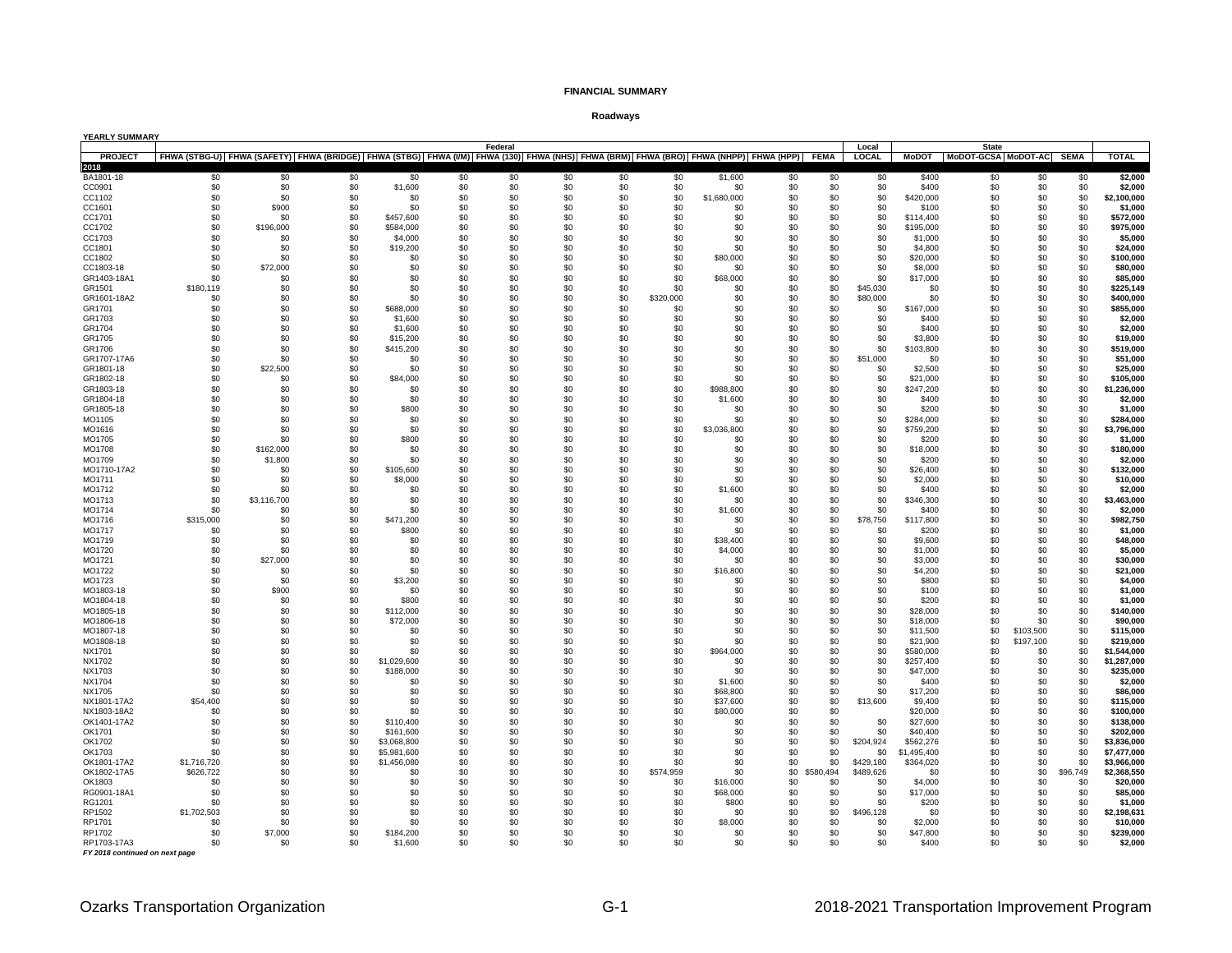#### **Roadways**

| YEARLY SUMMARY             |                          |                                                                                                                                    |            |                     |                      |            |            |            |            |                     |                  |             |                                 |                       |                                     |            |             |                          |
|----------------------------|--------------------------|------------------------------------------------------------------------------------------------------------------------------------|------------|---------------------|----------------------|------------|------------|------------|------------|---------------------|------------------|-------------|---------------------------------|-----------------------|-------------------------------------|------------|-------------|--------------------------|
| <b>PROJECT</b>             |                          | FHWA (STBG-U) FHWA (SAFETY) FHWA (BRIDGE) FHWA (STBG) FHWA (IM) FHWA (130) FHWA (NHS) FHWA (BRM) FHWA (BRO) FHWA (NHPP) FHWA (HPP) |            |                     |                      | Federal    |            |            |            |                     |                  | <b>FEMA</b> | Local<br><b>LOCAL</b>           | <b>MoDOT</b>          | <b>State</b><br>MoDOT-GCSA MoDOT-AC |            | <b>SEMA</b> | <b>TOTAL</b>             |
| 2018 Continued             |                          |                                                                                                                                    |            |                     |                      |            |            |            |            |                     |                  |             |                                 |                       |                                     |            |             |                          |
|                            |                          |                                                                                                                                    |            |                     |                      |            |            |            |            |                     |                  |             |                                 |                       |                                     |            |             |                          |
|                            |                          |                                                                                                                                    |            |                     |                      |            |            |            |            |                     |                  |             |                                 |                       |                                     |            |             |                          |
| RP1704-17A3                | \$0                      | \$0                                                                                                                                | \$0        | \$1,600             | \$0                  | \$0        | \$0        | \$0        | \$0        | \$0                 | \$0              | \$0         | \$0                             | \$400                 | \$0                                 | \$0        | \$0         | \$2,000                  |
| RP1801-18AM1               | \$0                      | \$112,500                                                                                                                          | \$0        | \$0                 | \$0                  | \$0        | \$0        | \$0        | \$0        | \$0                 | \$0              | \$0         | \$0                             | \$12,500              | \$0                                 | \$0        | \$0         | \$125,000                |
| SP1106<br>SP1112           | \$154,525<br>\$1,110,295 | \$0<br>\$0                                                                                                                         | \$0<br>\$0 | \$276,882<br>\$0    | \$0<br>\$0           | \$0<br>\$0 | \$0<br>\$0 | \$0<br>\$0 | \$0<br>\$0 | \$0<br>\$1,883,198  | \$0<br>\$166,134 | \$0<br>\$0  | \$38,631<br>\$0                 | \$69,221<br>\$748,373 | \$0<br>\$0                          | \$0<br>\$0 | \$0<br>\$0  | \$539,259<br>\$3,908,000 |
| SP1122                     | \$0                      | \$0                                                                                                                                | \$0        | \$115,000           | \$0                  | \$0        | \$0        | \$0        | \$0        | \$0                 | \$0              | \$0         | \$0                             | \$0                   | \$0                                 | \$0        | \$0         | \$115,000                |
| SP1204                     | \$0                      | \$0                                                                                                                                | \$0        | \$0                 | \$0                  | \$0        | \$0        | \$0        | \$0        | \$1,012,000         | \$0              | \$0         | \$0                             | \$253,000             | \$0                                 | \$0        | \$0         | \$1,265,000              |
| SP1209                     | \$0                      | \$0                                                                                                                                | \$0        | \$3,840             | \$0                  | \$0        | \$0        | \$0        | \$0        | \$0                 | \$0              | \$0         | \$960                           | \$0                   | \$0                                 | \$0        | \$0         | \$4,800                  |
| SP1401                     | \$0                      | \$0                                                                                                                                | \$0        | \$0                 | \$0                  | \$0        | \$0        | \$0        | \$0        | \$1,600             | \$0              | \$0         | \$0                             | \$400                 | \$0                                 | \$0        | \$0         | \$2,000                  |
| SP1405-18A1                | \$0                      | \$0                                                                                                                                | \$0        | \$0                 | \$0                  | \$0        | \$0        | \$0        | \$0        | \$121,600           | \$0              | \$0         | \$0                             | \$30,400              | \$0                                 | \$0        | \$0         | \$152,000                |
| SP1419-18A1<br>SP1701      | \$0<br>\$0               | \$0<br>\$0                                                                                                                         | \$0<br>\$0 | \$0<br>\$0          | \$128,000<br>\$0     | \$0<br>\$0 | \$0<br>\$0 | \$0<br>\$0 | \$0<br>\$0 | \$0<br>\$315,200    | \$0<br>\$0       | \$0<br>\$0  | \$0<br>\$0                      | \$32,000<br>\$78,800  | \$0<br>\$0                          | \$0<br>\$0 | \$0<br>\$0  | \$160,000<br>\$394,000   |
| SP1704-18AM1               | \$0                      | \$0                                                                                                                                | \$0        | \$0                 | \$0                  | \$0        | \$0        | \$0        | \$0        | \$8,000             | \$0              | \$0         | \$0                             | \$2,000               | \$0                                 | \$0        | \$0         | \$10,000                 |
| SP1705-18AM1               | \$0                      | \$0                                                                                                                                | \$0        | \$0                 | \$0                  | \$0        | \$0        | \$0        | \$0        | \$108,000           | \$0              | \$0         | \$0                             | \$27,000              | \$0                                 | \$0        | \$0         | \$135,000                |
| SP1707                     | \$0                      | \$0                                                                                                                                | \$0        | \$4,000             | \$0                  | \$0        | \$0        | \$0        | \$0        | \$0                 | \$0              | \$0         | \$0                             | \$1,000               | \$0                                 | \$0        | \$0         | \$5,000                  |
| SP1708                     | \$0                      | \$0                                                                                                                                | \$0        | \$0                 | \$0                  | \$0        | \$0        | \$0        | \$0        | \$1,600             | \$0              | \$0         | \$0                             | \$400                 | \$0                                 | \$0        | \$0         | \$2,000                  |
| SP1709<br>SP1710           | \$0<br>\$0               | \$0<br>\$0                                                                                                                         | \$0<br>\$0 | \$0<br>\$0          | \$0<br>\$0           | \$0<br>\$0 | \$0<br>\$0 | \$0<br>\$0 | \$0<br>\$0 | \$16,000            | \$0<br>\$0       | \$0<br>\$0  | \$0<br>\$0                      | \$4,000<br>\$400      | \$0<br>\$0                          | \$0<br>\$0 | \$0<br>\$0  | \$20,000<br>\$2.000      |
| SP1714-17A2                | \$1,600,000              | \$0                                                                                                                                | \$0        | \$0                 | \$0                  | \$0        | \$0        | \$0        | \$0        | \$1,600<br>\$0      | \$0              | \$0         | \$400,000                       | \$0                   | \$0                                 | \$0        | \$0         | \$2,000,000              |
| SP1801-18                  | \$0                      | \$0                                                                                                                                | \$0        | \$0                 | \$0                  | \$0        | \$0        | \$0        | \$0        | \$40,000            | \$0              | \$0         | \$0                             | \$10,000              | \$0                                 | \$0        | \$0         | \$50,000                 |
| SP1802-18                  | \$0                      | \$0                                                                                                                                | \$0        | \$0                 | \$0                  | \$0        | \$0        | \$0        | \$0        | \$40,000            | \$0              | \$0         | \$0                             | \$10,000              | \$0                                 | \$0        | \$0         | \$50,000                 |
| SP1803-18                  | \$0                      | \$0                                                                                                                                | \$1,600    | \$0                 | \$0                  | \$0        | \$0        | \$0        | \$0        | \$0                 | \$0              | \$0         | \$0                             | \$400                 | \$0                                 | \$0        | \$0         | \$2,000                  |
| SP1804-18                  | \$0                      | \$0                                                                                                                                | \$0        | \$620,000           | \$0                  | \$0        | \$0        | \$0        | \$0        | \$0                 | \$0              | \$0         | \$0                             | \$155,000             | \$0                                 | \$0        | \$0         | \$775,000                |
| SP1805-18<br>SP1806-18     | \$0<br>\$0               | \$0<br>\$0                                                                                                                         | \$0<br>\$0 | \$0<br>\$0          | \$1,800<br>\$851,400 | \$0<br>\$0 | \$0<br>\$0 | \$0<br>\$0 | \$0<br>\$0 | \$0<br>\$0          | \$0<br>\$0       | \$0<br>\$0  | \$0<br>\$0                      | \$200<br>\$94,600     | \$0<br>\$0                          | \$0<br>\$0 | \$0<br>\$0  | \$2,000<br>\$946,000     |
| SP1807-18                  | \$0                      | \$184,500                                                                                                                          | \$0        | \$0                 | \$0                  | \$0        | \$0        | \$0        | \$0        | \$0                 | \$0              | \$0         | \$0                             | \$20,500              | \$0                                 | \$0        | \$0         | \$205,000                |
| SP1808-18AM2               | \$0                      | \$0                                                                                                                                | \$0        | \$0                 | \$0                  | \$0        | \$0        | \$0        | \$0        | \$45.944            | 6.856            | \$0         | \$0                             | \$13.200              | \$0                                 | \$0        | \$0         | \$66,000                 |
| SP1809-18                  | \$0                      | \$0                                                                                                                                | \$0        | \$0                 | \$0                  | \$0        | \$0        | \$0        | \$0        | \$1,600             | \$0              | \$0         | \$0                             | \$400                 | \$0                                 | \$0        | \$0         | \$2,000                  |
| SP1810-18                  | \$0<br>\$0               | \$0                                                                                                                                | \$0<br>\$0 | \$0                 | \$0<br>\$0           | \$0<br>\$0 | \$0<br>\$0 | \$0<br>\$0 | \$0<br>\$0 | \$1,742,400<br>\$0  | \$0<br>\$0       | \$0<br>\$0  | \$0<br>\$0                      | \$435,600             | \$0<br>\$0                          | \$0<br>\$0 | \$0<br>\$0  | \$2,178,000              |
| SP1811-18<br>SP1812-18     | \$0                      | \$72,000<br>\$72,000                                                                                                               | \$0        | \$0<br>\$0          | \$0                  | \$0        | \$0        | \$0        | \$0        | \$0                 | \$0              | \$0         | \$0                             | \$8,000<br>\$8,000    | \$0                                 | \$0        | \$0         | \$80,000<br>\$80,000     |
| SP1813-18AM1               | \$0                      | \$0                                                                                                                                | \$0        | \$0                 | \$0                  | \$0        | \$0        | \$0        | \$0        | \$1,747,200         | \$0              | \$0         | \$0                             | \$436,800             | \$0                                 | \$0        | \$0         | \$2,184,000              |
| SP1814-18AM1               | \$0                      | \$0                                                                                                                                | \$0        | \$0                 | \$0                  | \$0        | \$0        | \$0        | \$0        | \$212,000           | \$0              | \$0         | \$0                             | \$53,000              | \$0                                 | \$0        | \$0         | \$265,000                |
| SP1815-18A2                | \$0                      | \$0                                                                                                                                | \$0        | \$0                 | \$0                  | \$0        | \$0        | \$0        | \$0        | \$60,000            | \$0              | \$0         | \$15,000                        | \$0                   | \$0                                 | \$0        | \$0         | \$75,000                 |
| SP1816-18A2                | \$0                      | \$0                                                                                                                                | \$0        | \$0                 | \$0                  | \$0        | \$0        | \$0        | \$0        | \$60,000            | \$0              | \$0         | \$0                             | \$15,000              | \$0                                 | \$0        | \$0         | \$75,000                 |
| SP1817-18A2<br>SP1818-18A2 | \$0<br>\$0               | \$0<br>\$0                                                                                                                         | \$0<br>\$0 | \$0<br>\$0          | \$0<br>\$0           | \$0<br>\$0 | \$0<br>\$0 | \$0<br>\$0 | \$0<br>\$0 | \$80,000<br>\$4,000 | \$0<br>\$0       | \$0<br>\$0  | \$0<br>\$0                      | \$20,000<br>\$1,000   | \$0<br>\$0                          | \$0<br>\$0 | \$0<br>\$0  | \$100,000<br>\$5,000     |
| WI1001-17A2                | \$0                      | \$0                                                                                                                                | \$0        | \$4,000             | \$0                  | \$0        | \$0        | \$0        | \$0        | \$0                 | \$0              | \$0         | \$0                             | \$1,000               | \$0                                 | \$0        | \$0         | \$5.000                  |
| WI1701-17AM1               | \$873,896                | \$0                                                                                                                                | \$0        | \$0                 | \$0                  | \$0        | \$0        | \$0        | \$0        | \$0                 | \$0              | \$0         | \$327,354                       | \$0                   | \$0                                 | \$0        | \$0         | \$1,201,250              |
| WI1801-18                  | \$0                      | \$0                                                                                                                                | \$0        | \$532,000           | \$0                  | \$0        | \$0        | \$0        | \$0        | \$0                 | \$0              | \$0         | \$0                             | \$133,000             | \$0                                 | \$0        | \$0         | \$665,000                |
| <b>SUBTOTAL</b>            | \$8,334,180<br>\$0       | \$4,047,800                                                                                                                        | \$1,600    | \$16,786,402        | \$981,200            | \$0        | \$0        | \$0        | \$894,959  | \$14,665,942        |                  |             | \$172,990 \$580,494 \$2,670,183 | \$9,149,290           | \$0                                 | \$300,600  | \$96,749    | \$58,682,389             |
| 2019                       |                          |                                                                                                                                    |            |                     |                      |            |            |            |            |                     |                  |             |                                 |                       |                                     |            |             |                          |
| BA1801-18                  | \$0                      | \$0                                                                                                                                | \$0        | \$0                 | \$0                  | \$0        | \$0        | \$0        | \$0        | \$8,000             | \$0              | \$0         | \$0                             | \$2,000               | \$0                                 | \$0        | \$0         | \$10,000                 |
| CC0901                     | \$0                      | \$0                                                                                                                                | \$0        | \$1,600             | \$0                  | \$0        | \$0        | \$0        | \$0        | \$0                 | \$0              | \$0         | \$0                             | \$400                 | \$0                                 | \$0        | \$0         | \$2,000                  |
| CC1102                     | \$0                      | \$0                                                                                                                                | \$0        | \$0                 | \$0                  | \$0        | \$0        | \$0        | \$0        | \$400,000           | \$0              | \$0         | \$0                             | \$100,000             | \$0                                 | \$0        | \$0         | \$500,000                |
| CC1601<br>CC1703           | \$0<br>\$0               | \$900<br>\$0                                                                                                                       | \$0<br>\$0 | \$0<br>\$4,000      | \$0<br>\$0           | \$0<br>\$0 | \$0<br>\$0 | \$0<br>\$0 | \$0<br>\$0 | \$0<br>\$0          | \$0<br>\$0       | \$0<br>\$0  | \$0<br>\$0                      | \$100<br>\$1,000      | \$0<br>\$0                          | \$0<br>\$0 | \$0<br>\$0  | \$1,000<br>\$5,000       |
| CC1801                     | \$0                      | \$0                                                                                                                                | \$0        | \$1,240,800         | \$0                  | \$0        | \$0        | \$0        | \$0        | \$0                 | \$0              | \$0         | \$0                             | \$310,200             | \$0                                 | \$0        | \$0         | \$1,551,000              |
| CC1802                     | \$0                      | \$0                                                                                                                                | \$0        | \$0                 | \$0                  | \$0        | \$0        | \$0        | \$0        | \$80,000            | \$0              | \$0         | \$0                             | \$20,000              | \$0                                 | \$0        | \$0         | \$100,000                |
| GR1403-18A1                | \$0                      | \$0                                                                                                                                | \$0        | \$0                 | \$0                  | \$0        | \$0        | \$0        | \$0        | \$8,000             | \$0              | \$0         | \$0                             | \$2,000               | \$0                                 | \$0        | \$0         | \$10,000                 |
| GR1701                     | \$0                      | \$0                                                                                                                                | \$0        | \$7,634,400         | \$0                  | \$0        | \$0        | \$0        | \$0        | \$0                 | \$0              | \$0         | \$0                             | \$1,908,600           | \$0                                 | \$0        | \$0         | \$9,543,000              |
| GR1703<br>GR1704           | \$0<br>\$0               | \$0<br>\$0                                                                                                                         | \$0<br>\$0 | \$3,200<br>\$38,400 | \$0<br>\$0           | \$0<br>\$0 | \$0<br>\$0 | \$0<br>\$0 | \$0<br>\$0 | \$0<br>\$0          | \$0<br>\$0       | \$0<br>\$0  | \$0<br>\$0                      | \$800<br>\$9,600      | \$0<br>\$0                          | \$0<br>\$0 | \$0         | \$4.000<br>\$48,000      |
| GR1705                     | \$0                      | \$76,000                                                                                                                           | \$0        | \$225,600           | \$0                  | \$0        | \$0        | \$0        | \$0        | \$0                 | \$0              | \$0         | \$0                             | \$75,400              | \$0                                 | \$0        | \$0<br>\$0  | \$377,000                |
| GR1707-17A6                | \$0                      | \$0                                                                                                                                | \$0        | \$0                 | \$0                  | \$0        | \$0        | \$0        | \$0        | \$0                 | \$0              | \$0         | \$1,000                         | \$0                   | \$0                                 | \$0        | \$0         | \$1,000                  |
| GR1801-18                  | \$0                      | \$22,500                                                                                                                           | \$0        | \$0                 | \$0                  | \$0        | \$0        | \$0        | \$0        | \$0                 | \$0              | \$0         | \$0                             | \$2,500               | \$0                                 | \$0        | \$0         | \$25.000                 |
| GR1804-18                  | \$0                      | \$0                                                                                                                                | \$0        | \$0                 | \$0                  | \$0        | \$0        | \$0        | \$0        | \$43,200            | \$0              | \$0         | \$0                             | \$10,800              | \$0                                 | \$0        | \$0         | \$54,000                 |
| GR1805-18                  | \$0                      | \$0                                                                                                                                | \$0        | \$800               | \$0                  | \$0        | \$0        | \$0        | \$0        | \$0                 | \$0              | \$0         | \$0                             | \$200                 | \$0                                 | \$0        | \$0         | \$1,000                  |
| MO1105<br>MO1705           | \$0<br>\$0               | \$0<br>\$0                                                                                                                         | \$0<br>\$0 | \$0<br>\$1,600      | \$0<br>\$0           | \$0<br>\$0 | \$0<br>\$0 | \$0<br>\$0 | \$0<br>\$0 | \$0<br>\$0          | \$0<br>\$0       | \$0<br>\$0  | \$0<br>\$0                      | \$284,000<br>\$400    | \$0<br>\$0                          | \$0<br>\$0 | \$0<br>\$0  | \$284,000<br>\$2,000     |
| MO1709                     | \$0                      | \$162,900                                                                                                                          | \$0        | \$0                 | \$0                  | \$0        | \$0        | \$0        | \$0        | \$0                 | \$0              | \$0         | \$0                             | \$18,100              | \$0                                 | \$0        | \$0         | \$181,000                |
| MO1711                     | \$0                      | \$0                                                                                                                                | \$0        | \$511,200           | \$0                  | \$0        | \$0        | \$0        | \$0        | \$0                 | \$0              | \$0         | \$0                             | \$127,800             | \$0                                 | \$0        | \$0         | \$639,000                |
| MO1712                     | \$0                      | \$0                                                                                                                                | \$0        | \$0                 | \$0                  | \$0        | \$0        | \$0        | \$0        | \$1,600             | \$0              | \$0         | \$0                             | \$400                 | \$0                                 | \$0        | \$0         | \$2,000                  |
| MO1714                     | \$0                      | \$0                                                                                                                                | \$0        | \$0                 | \$0                  | \$0        | \$0        | \$0        | \$0        | \$1,600             | \$0              | \$0         | \$0                             | \$400                 | \$0                                 | \$0        | \$0         | \$2,000                  |
| MO1717                     | \$324.000                | \$0                                                                                                                                | \$0        | \$471.200           | \$0                  | \$0        | \$0        | \$0        | \$0        | \$0                 | \$0              | \$0         | \$81,000                        | \$117,800             | \$0                                 | \$0        | \$0         | \$994.000                |

*FY 2019 continued on next page*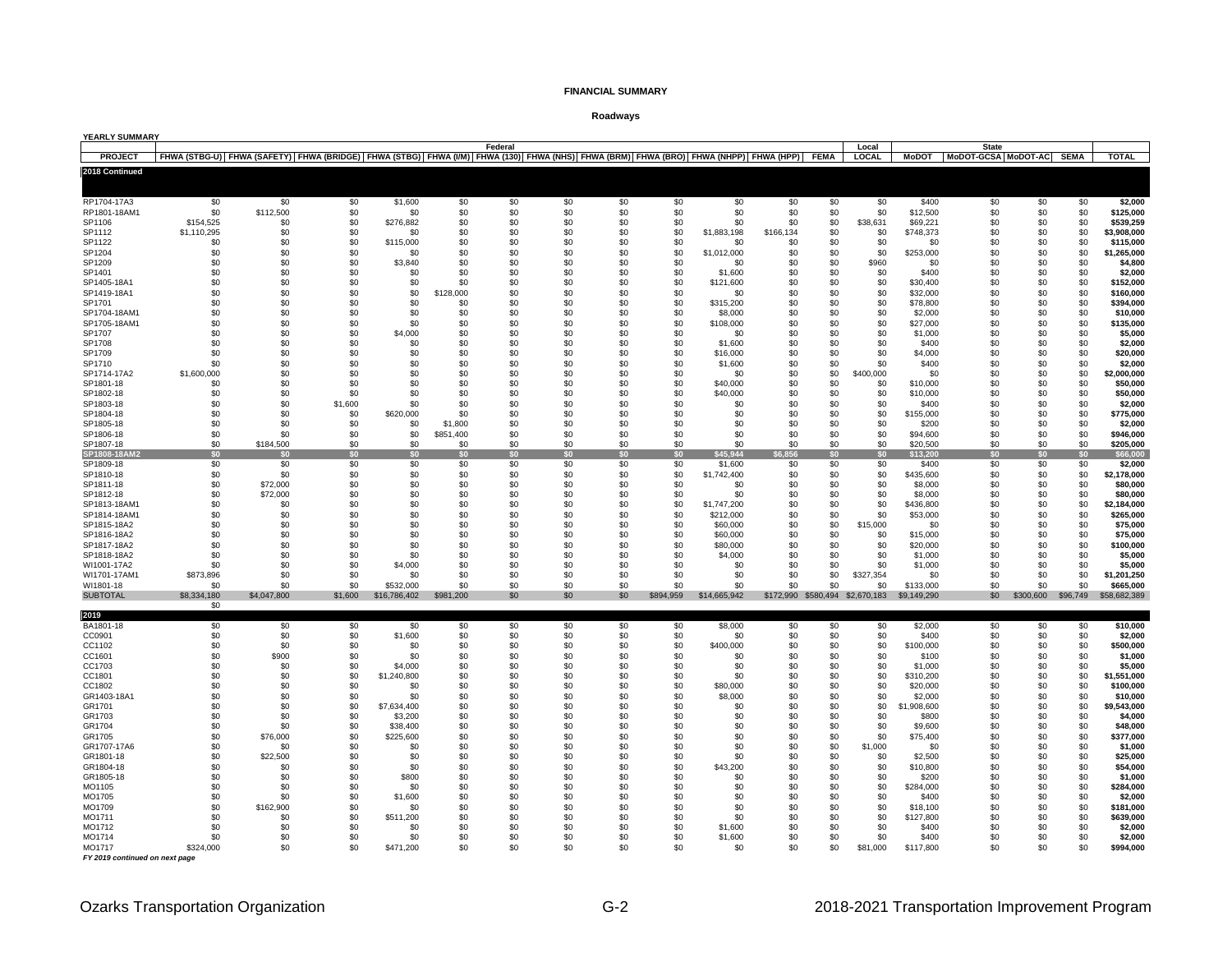#### **Roadways**

| YEARLY SUMMARY               |                    |                                                                                                                                          |                 |                        |            |            |            |                  |            |                  |            |            |                       |                                        |                                                |            |            |                          |
|------------------------------|--------------------|------------------------------------------------------------------------------------------------------------------------------------------|-----------------|------------------------|------------|------------|------------|------------------|------------|------------------|------------|------------|-----------------------|----------------------------------------|------------------------------------------------|------------|------------|--------------------------|
| <b>PROJECT</b>               |                    | FHWA (STBG-U) FHWA (SAFETY) FHWA (BRIDGE) FHWA (STBG) FHWA (I/M) FHWA (130) FHWA (NHS) FHWA (BRM) FHWA (BRO) FHWA (NHPP) FHWA (HPP) FEMA |                 |                        |            | Federal    |            |                  |            |                  |            |            | Local<br><b>LOCAL</b> |                                        | <b>State</b><br>MoDOT MoDOT-GCSA MoDOT-AC SEMA |            |            | <b>TOTAL</b>             |
| 2019 Continued               |                    |                                                                                                                                          |                 |                        |            |            |            |                  |            |                  |            |            |                       |                                        |                                                |            |            |                          |
| MO1719                       | \$0                | \$0                                                                                                                                      | \$0             | \$0                    | \$0        | \$0        | \$0        | \$0              | \$0        | \$38,400         | \$0        | \$0        | \$0                   | \$9,600                                | \$0                                            | \$0        | \$0        | \$48,000                 |
| MO1720                       | \$0                | \$0                                                                                                                                      | \$0             | \$0                    | \$0        | \$0        | \$0        | \$0              | \$0        | \$4,000          | \$0        | \$0        | \$0                   | \$1,000                                | \$0                                            | \$0        | \$0        | \$5,000                  |
| MO1721                       | \$0                | \$27,000                                                                                                                                 | \$0             | \$0                    | \$0        | \$0        | \$0        | \$0              | \$0        | \$0              | \$0        | \$0        | \$0                   | \$3,000                                | \$0                                            | \$0        | \$0        | \$30,000                 |
| MO1722                       | \$0                | \$0                                                                                                                                      | \$0             | \$0                    | \$0        | \$0        | \$0        | \$0              | \$0        | \$16,800         | \$0        | \$0        | \$0                   | \$4,200                                | \$0                                            | \$0        | \$0        | \$21,000                 |
| MO1723                       | \$0                | \$0                                                                                                                                      | \$0             | \$4,000                | \$0        | \$0        | \$0        | \$0              | \$0        | \$0              | \$0        | \$0        | \$0                   | \$1,000                                | \$0                                            | \$0        | \$0        | \$5,000                  |
| MO1803-18                    | \$0                | \$900                                                                                                                                    | \$0             | \$0                    | \$0        | \$0        | \$0        | \$0              | \$0        | \$0              | \$0        | \$0        | \$0                   | \$100                                  | \$0                                            | \$0        | \$0        | \$1,000                  |
| MO1804-18<br>MO1805-18       | \$0<br>\$0         | \$0<br>\$0                                                                                                                               | \$0<br>\$0      | \$800<br>\$1,364,000   | \$0<br>\$0 | \$0<br>\$0 | \$0<br>\$0 | \$0<br>\$0       | \$0<br>\$0 | \$0<br>\$0       | \$0<br>\$0 | \$0<br>\$0 | \$0<br>\$0            | \$200<br>\$341,000                     | \$0<br>\$0                                     | \$0<br>\$0 | \$0<br>\$0 | \$1.000<br>\$1,705,000   |
| NX1701                       | \$0                | \$0                                                                                                                                      | \$0             | \$0                    | \$0        | \$0        | \$0        | \$0              | \$0        | \$221,600        | \$0        | \$0        | \$0                   | \$55,400                               | \$0                                            | \$0        | \$0        | \$277,000                |
| NX1702                       | \$0                | \$0                                                                                                                                      | \$0             | \$5,335,200            | \$0        | \$0        | \$0        | \$0              | \$0        | \$256,800        | \$0        | \$0        | \$0                   | \$1,398,000                            | \$0                                            | \$0        | \$0        | \$6,990,000              |
| <b>NX1704</b>                | \$0                | \$0                                                                                                                                      | \$0             | \$0                    | \$0        | \$0        | \$0        | \$0              | \$0        | \$1,600          | \$0        | \$0        | \$0                   | \$400                                  | \$0                                            | \$0        | \$0        | \$2,000                  |
| <b>NX1705</b>                | \$0                | \$0                                                                                                                                      | \$0             | \$0                    | \$0        | \$0        | \$0        | \$0              | \$0        | \$4,148,800      | \$0        | \$0        | \$0                   | \$1,037,200                            | \$0                                            | \$0        | \$0        | \$5.186.000              |
| NX1801-17A2                  | \$848,486          | \$0                                                                                                                                      | \$0             | \$0                    | \$0        | \$0        | \$0        | \$0              | \$0        | \$745,114        | \$0        | \$0        | \$212.121             | \$186,279                              | \$0                                            | \$0        | \$0        | \$1,992,000              |
| NX1802-18                    | \$290,928          | \$0                                                                                                                                      | \$0             | \$0                    | \$0        | \$0        | \$0        | \$0              | \$0        | \$0              | \$0        | \$0        | \$72,732              | \$0                                    | \$0                                            | \$0        | \$0        | \$363.660                |
| NX1803-18A2<br>OK1401-17A2   | \$0<br>\$1,101,726 | \$0<br>\$0                                                                                                                               | \$0<br>\$0      | \$0<br>\$1,110,998     | \$0<br>\$0 | \$0<br>\$0 | \$0<br>\$0 | \$0<br>\$0       | \$0<br>\$0 | \$76,800<br>\$0  | \$0<br>\$0 | \$0<br>\$0 | \$19,200<br>\$275,431 | \$0<br>\$277.749                       | \$0<br>\$0                                     | \$0<br>\$0 | \$0<br>\$0 | \$96,000<br>\$2,765,904  |
| OK1701                       | \$0                | \$835,000                                                                                                                                | \$0             | \$3,897,800            | \$0        | \$0        | \$0        | \$0              | \$0        | \$0              | \$0        | \$0        | \$0                   | \$1,183,200                            | \$0                                            | \$0        | \$0        | \$5,916,000              |
| OK1802-17A5                  | \$173,278          | \$0                                                                                                                                      | \$0             | <b>\$0</b>             | \$0        | \$0        | \$0        | \$0              | \$158,967  | \$0              | \$0        | \$160,498  | \$135,375             | \$0                                    | \$0                                            | \$0        | \$26,750   | \$654.868                |
| OK1803                       | \$0                | \$0                                                                                                                                      | \$0             | \$0                    | \$0        | \$0        | \$0        | \$0              | \$0        | \$114,400        | \$0        | \$0        | \$0                   | \$28,600                               | \$0                                            | \$0        | \$0        | \$143,000                |
| RG0901-18A1                  | \$0                | \$0                                                                                                                                      | \$0             | \$0                    | \$0        | \$0        | \$0        | \$0              | \$0        | \$8,000          | \$0        | \$0        | \$0                   | \$2,000                                | \$0                                            | \$0        | \$0        | \$10,000                 |
| RG1201                       | \$0                | \$0                                                                                                                                      | \$0             | \$0                    | \$0        | \$0        | \$0        | \$0              | \$0        | \$800            | \$0        | \$0        | \$0                   | \$200                                  | \$0                                            | \$0        | \$0        | \$1,000                  |
| RP1701                       | \$0                | \$0                                                                                                                                      | \$0             | \$0                    | \$0        | \$0        | \$0        | \$0              | \$0        | \$8,000          | \$0        | \$0        | \$0                   | \$2,000                                | \$0                                            | \$0        | \$0        | \$10.000                 |
| RP1703-17A3<br>RP1704-17A3   | \$0<br>\$0         | \$0<br>\$0                                                                                                                               | \$0<br>\$0      | \$1,600<br>\$1,600     | \$0<br>\$0 | \$0<br>\$0 | \$0<br>\$0 | \$0<br>\$0       | \$0<br>\$0 | \$0<br>\$0       | \$0<br>\$0 | \$0<br>\$0 | \$0<br>\$0            | \$400<br>\$400                         | \$0<br>\$0                                     | \$0<br>\$0 | \$0<br>\$0 | \$2,000<br>\$2,000       |
| RP1801-18AM1                 | \$772,160          | \$592,056                                                                                                                                | \$0             | \$0                    | \$0        | \$0        | \$0        | \$0              | \$0        | \$0              | \$0        | \$0        | \$193,040             | \$65,784                               | \$0                                            | \$0        | \$0        | \$1,623,040              |
| RP1802-18                    | \$0                | \$0                                                                                                                                      | \$0             | \$0                    | \$0        | \$0        | \$0        | \$0              | \$0        | \$28,000         | \$0        | \$0        | \$0                   | \$7,000                                | \$0                                            | \$0        | \$0        | \$35,000                 |
| RP1803-18                    | \$0                | \$0                                                                                                                                      | \$0             | \$0                    | \$0        | \$0        | \$0        | \$0              | \$0        | \$0              | \$0        | \$0        | \$0                   | \$2,800                                | \$0                                            | \$11,200   | \$0        | \$14,000                 |
| SP1401                       | \$0                | \$0                                                                                                                                      | \$0             | \$0                    | \$0        | \$0        | \$0        | \$0              | \$0        | \$1,600          | \$0        | \$0        | \$0                   | \$400                                  | \$0                                            | \$0        | \$0        | \$2,000                  |
| SP1405-18A1                  | \$0                | \$0                                                                                                                                      | \$0             | \$0                    | \$0        | \$0        | \$0        | \$0              | \$0        | \$40,000         | \$0        | \$0        | \$0                   | \$10,000                               | \$0                                            | \$0        | \$0        | \$50,000                 |
| SP1419-18A1                  | \$0                | \$0                                                                                                                                      | \$0             | \$0                    | \$40,000   | \$0        | \$0        | \$0              | \$0        | \$0              | \$0        | \$0        | \$0                   | \$10,000                               | \$0                                            | \$0        | \$0        | \$50,000                 |
| SP1605-17AM1<br>SP1704-18AM1 | \$0<br>\$0         | \$0<br>\$0                                                                                                                               | \$0<br>\$0      | \$0<br>\$0             | \$0<br>\$0 | \$0<br>\$0 | \$0<br>\$0 | \$963,132<br>\$0 | \$0<br>\$0 | \$0<br>\$450,400 | \$0<br>\$0 | \$0<br>\$0 | \$240,783<br>\$0      | \$0<br>\$112,600                       | \$0<br>\$0                                     | \$0<br>\$0 | \$0<br>\$0 | \$1,203,915<br>\$563.000 |
| SP1705-18AM1                 | \$0                | \$0                                                                                                                                      | \$0             | \$0                    | \$0        | \$0        | \$0        | \$0              | \$0        | \$6,011,200      | \$0        | \$0        | \$0                   | 502,800<br>-98                         | \$0                                            | \$0        | \$0        | \$7,514,000              |
| SP1707                       | \$0                | \$0                                                                                                                                      | \$0             | \$32,000               | \$0        | \$0        | \$0        | \$0              | \$0        | \$0              | \$0        | \$0        | \$0                   | \$8.000                                | \$0                                            | \$0        | \$0        | \$40,000                 |
| SP1708                       | \$0                | \$0                                                                                                                                      | \$0             | \$0                    | \$0        | \$0        | \$0        | \$0              | \$0        | \$8,000          | \$0        | \$0        | \$0                   | \$2,000                                | \$0                                            | \$0        | \$0        | \$10,000                 |
| SP1709                       | \$0                | \$0                                                                                                                                      | \$0             | \$0                    | \$0        | \$0        | \$0        | \$0              | \$0        | \$16,000         | \$0        | \$0        | \$0                   | \$4.000                                | \$0                                            | \$0        | \$0        | \$20,000                 |
| SP1710                       | \$0                | \$0                                                                                                                                      | \$0             | \$0                    | \$0        | \$0        | \$0        | \$0              | \$0        | \$14,400         | \$0        | \$0        | \$0                   | \$3,600                                | \$0                                            | \$0        | \$0        | \$18,000                 |
| SP1801-18                    | \$0                | \$0                                                                                                                                      | \$0             | \$0                    | \$0        | \$0        | \$0        | \$0              | \$0        | \$1,600          | \$0        | \$0        | \$0                   | \$400                                  | \$0                                            | \$0        | \$0        | \$2.000                  |
| SP1802-18<br>SP1803-18       | \$0<br>\$0         | \$0<br>\$0                                                                                                                               | \$0<br>\$73,600 | \$0<br>\$0             | \$0<br>\$0 | \$0<br>\$0 | \$0<br>\$0 | \$0<br>\$0       | \$0<br>\$0 | \$1,600<br>\$0   | \$0<br>\$0 | \$0<br>\$0 | \$0<br>\$0            | \$400<br>\$18,400                      | \$0<br>\$0                                     | \$0<br>\$0 | \$0<br>\$0 | \$2,000<br>\$92,000      |
| SP1805-18                    | \$0                | \$0                                                                                                                                      | \$0             | \$0                    | \$14,400   | \$0        | \$0        | \$0              | \$0        | \$0              | \$0        | \$0        | \$0                   | \$1,600                                | \$0                                            | \$0        | \$0        | \$16,000                 |
| SP1807-18                    | \$0                | \$1,774,800                                                                                                                              | \$0             | \$0                    | \$0        | \$0        | \$0        | \$0              | \$0        | \$0              | \$0        | \$0        | \$0                   | \$197,200                              | \$0                                            | \$0        | \$0        | \$1.972.000              |
| SP1809-18                    | \$0                | \$0                                                                                                                                      | \$0             | \$0                    | \$0        | \$0        | \$0        | \$0              | \$0        | \$29,600         | \$0        | \$0        | \$0                   | \$7.400                                | \$0                                            | \$0        | \$0        | \$37,000                 |
| SP1815-18A2                  | \$0                | \$0                                                                                                                                      | \$0             | \$0                    | \$0        | \$0        | \$0        | \$0              | \$0        | \$60,000         | \$0        | \$0        | \$0                   | \$15,000                               | \$0                                            | \$0        | \$0        | \$75,000                 |
| SP1816-18A2                  | \$0                | \$0                                                                                                                                      | \$0             | \$0                    | \$0        | \$0        | \$0        | \$0              | \$0        | \$67,200         | \$0        | \$0        | \$0                   | \$16,800                               | \$0                                            | \$0        | \$0        | \$84,000                 |
| SP1817-18A2                  | \$0<br>\$0         | \$0                                                                                                                                      | \$0<br>\$0      | \$0<br>\$0             | \$0<br>\$0 | \$0<br>\$0 | \$0<br>\$0 | \$0              | \$0<br>\$0 | \$80,000         | \$0<br>\$0 | \$0<br>\$0 | \$0<br>\$0            | \$20,000                               | \$0<br>\$0                                     | \$0<br>\$0 | \$0<br>\$0 | \$100,000<br>\$5,000     |
| SP1818-18A2<br>SP1901-18     | \$0                | \$0<br>\$0                                                                                                                               | \$0             | \$0                    | \$0        | \$180,000  | \$0        | \$0<br>\$0       | \$0        | \$4,000<br>\$0   | \$0        | \$0        | \$0                   | \$1,000<br>\$0                         | \$20,000                                       | \$0        | \$0        | \$200,000                |
| WI1001-17A2                  | \$0                | \$0                                                                                                                                      | \$0             | \$4,000                | \$0        | \$0        | \$0        | \$0              | \$0        | \$0              | \$0        | \$0        | \$0                   | \$1,000                                | \$0                                            | \$0        | \$0        | \$5,000                  |
| WI1801-18                    | \$0                | \$0                                                                                                                                      | \$0             | \$5,700,000            | \$0        | \$0        | \$0        | \$0              | \$0        | \$0              | \$0        | \$0        | \$0                   | \$1,425,000                            | \$0                                            | \$0        | \$0        | \$7,125,000              |
| <b>SUBTOTAL</b>              | \$3,510,578        | \$3,492,056                                                                                                                              | \$73,600        | \$27,584,798           | \$54,400   | \$180,000  | \$0        | \$963,132        | \$158,967  | \$12,997,114     |            |            |                       | \$0 \$160,498 \$1,230,682 \$10,957,612 | \$20,000                                       | \$11,200   | \$26,750   | \$61,421,387             |
|                              |                    |                                                                                                                                          |                 |                        |            |            |            |                  |            |                  |            |            |                       |                                        |                                                |            |            |                          |
| 2020<br>BA1801-18            | \$0                | \$0                                                                                                                                      | \$0             | \$0                    | \$0        | \$0        | \$0        | \$0              | \$0        | \$660,800        | \$0        | \$0        | \$0                   | \$165,200                              | \$0                                            | \$0        | \$0        | \$826,000                |
| CC1102                       | \$0                | \$0                                                                                                                                      | \$0             | \$0                    | \$0        | \$0        | \$1,600    | \$0              | \$0        | \$0              | \$0        | \$0        | \$0                   | \$400                                  | \$0                                            | \$0        | \$0        | \$2,000                  |
| CC1601                       | \$0                | \$55,800                                                                                                                                 | \$0             | \$0                    | \$0        | \$0        | \$0        | \$0              | \$0        | \$0              | \$0        | \$0        | \$0                   | \$6,200                                | \$0                                            | \$0        | \$0        | \$62,000                 |
| CC1703                       | \$0                | \$0                                                                                                                                      | \$0             | \$4,000                | \$0        | \$0        | \$0        | \$0              | \$0        | \$0              | \$0        | \$0        | \$0                   | \$1,000                                | \$0                                            | \$0        | \$0        | \$5,000                  |
| CC1802                       | \$0                | \$0                                                                                                                                      | \$0             | \$0                    | \$0        | \$0        | \$0        | \$0              | \$0        | \$313,600        | \$0        | \$0        | \$0                   | \$78,400                               | \$0                                            | \$0        | \$0        | \$392.000                |
| GR1403-18A1                  | \$0                | \$0                                                                                                                                      | \$0             | \$0                    | \$0        | \$0        | \$0        | \$0              | \$0        | \$8,000          | \$0        | \$0        | \$0                   | \$2,000                                | \$0                                            | \$0        | \$0        | \$10,000                 |
| GR1502                       | \$1,120,000        | \$0                                                                                                                                      | \$0             | \$0                    | \$0        | \$0        | \$0        | \$0              | \$0        | \$0              | \$0        | \$0        | \$280,000             | \$0                                    | \$0                                            | \$0        | \$0        | \$1,400,000              |
| GR1703<br>GR1704             | \$0<br>\$0         | \$0<br>\$242,000                                                                                                                         | \$0<br>\$0      | \$113,600<br>\$417,200 | \$0<br>\$0 | \$0<br>\$0 | \$0<br>\$0 | \$0<br>\$0       | \$0<br>\$0 | \$0<br>\$0       | \$0<br>\$0 | \$0<br>\$0 | \$0<br>\$0            | \$28,400<br>\$164,800                  | \$0<br>\$0                                     | \$0<br>\$0 | \$0<br>\$0 | \$142,000<br>\$824,000   |
| GR1707-17A6                  | \$0                | \$0                                                                                                                                      | \$0             | \$0                    | \$0        | \$0        | \$0        | \$0              | \$0        | \$0              | \$0        | \$0        | \$1,000               | \$0                                    | \$0                                            | \$0        | \$0        | \$1.000                  |
| GR1801-18                    | \$0                | \$22,500                                                                                                                                 | \$0             | \$0                    | \$0        | \$0        | \$0        | \$0              | \$0        | \$0              | \$0        | \$0        | \$0                   | \$2,500                                | \$0                                            | \$0        | \$0        | \$25,000                 |
| GR1804-18                    | \$0                | \$0                                                                                                                                      | \$0             | \$0                    | \$0        | \$0        | \$0        | \$0              | \$0        | \$2,745,600      | \$0        | \$0        | \$0                   | \$686,400                              | \$0                                            | \$0        | \$0        | \$3,432,000              |
| GR1805-18                    | \$0                | \$0                                                                                                                                      | \$0             | \$43,200               | \$0        | \$0        | \$0        | \$0              | \$0        | \$0              | \$0        | \$0        | \$0                   | \$10,800                               | \$0                                            | \$0        | \$0        | \$54,000                 |
| MO1105                       | \$0                | \$0                                                                                                                                      | \$0             | \$0                    | \$0        | \$0        | \$0        | \$በ              | \$0        | \$0              | \$0        | \$0        | \$0                   | \$284,000                              | \$0                                            | \$0        | \$0        | \$284.000                |

*FY 2020 continued on next page*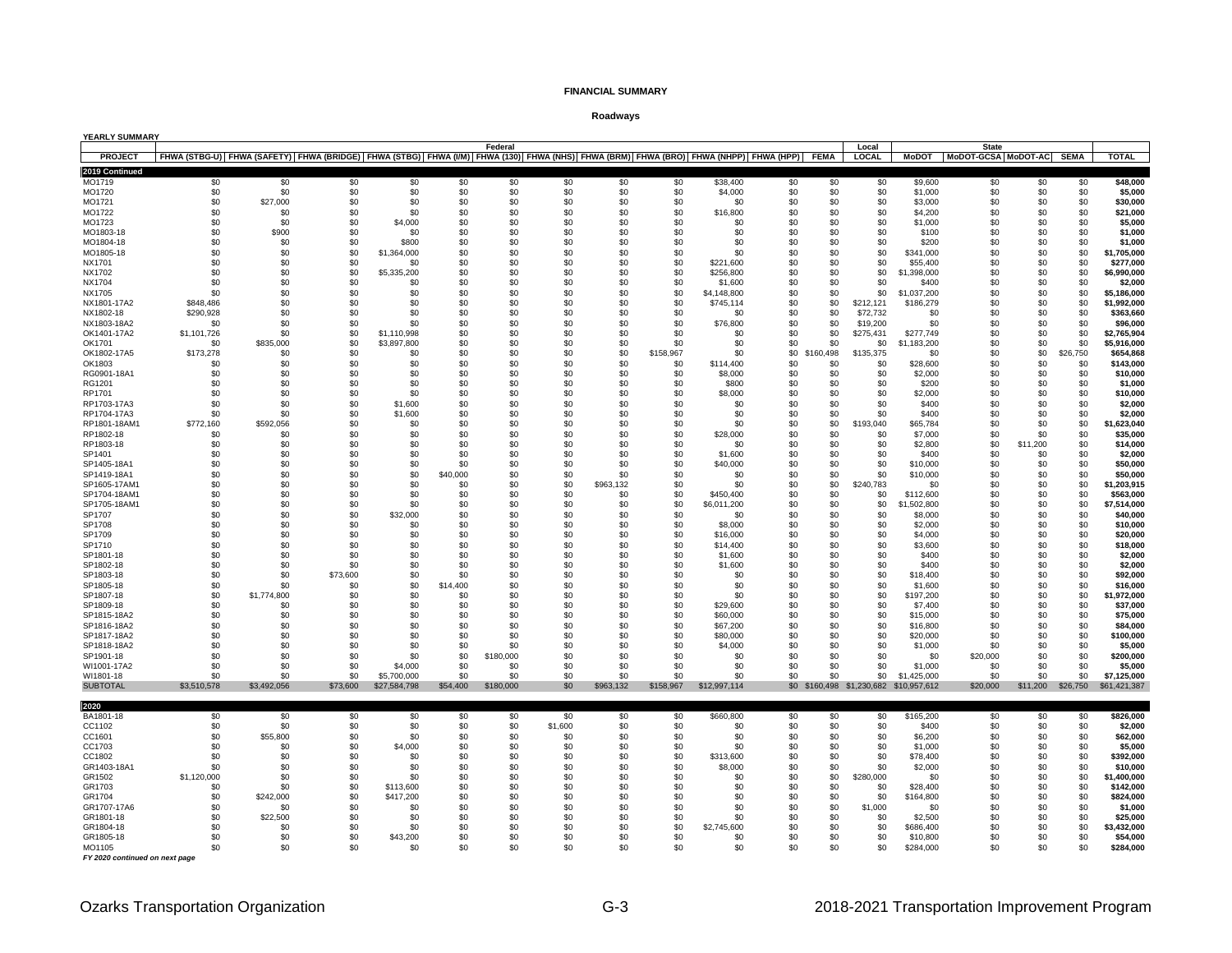#### **Roadways**

| YEARLY SUMMARY  |             |                                                                                                                                     |           |             |             |         |         |     |     |              |     |             |              |              |                     |           |             |              |
|-----------------|-------------|-------------------------------------------------------------------------------------------------------------------------------------|-----------|-------------|-------------|---------|---------|-----|-----|--------------|-----|-------------|--------------|--------------|---------------------|-----------|-------------|--------------|
|                 |             |                                                                                                                                     |           |             |             | Federal |         |     |     |              |     |             | Local        |              | <b>State</b>        |           |             |              |
| <b>PROJECT</b>  |             | FHWA (STBG-U) FHWA (SAFETY) FHWA (BRIDGE) FHWA (STBG) FHWA (I/M) FHWA (130) FHWA (NHS) FHWA (BRM) FHWA (BRO) FHWA (NHPP) FHWA (HPP) |           |             |             |         |         |     |     |              |     | <b>FEMA</b> | <b>LOCAL</b> | <b>MoDOT</b> | MoDOT-GCSA MoDOT-AC |           | <b>SEMA</b> | <b>TOTAL</b> |
| 2020 Continued  |             |                                                                                                                                     |           |             |             |         |         |     |     |              |     |             |              |              |                     |           |             |              |
| MO1705          | \$0         | \$0                                                                                                                                 | \$0       | \$788,000   | \$0         | \$0     | \$0     | \$0 | \$0 | \$0          | \$0 | \$0         | \$0          | \$197,000    | \$0                 | \$0       | \$0         | \$985.000    |
| MO1710-17A2     | \$0         | \$0                                                                                                                                 | \$0       | \$1,664,000 | \$0         | \$0     | \$0     | \$0 | \$0 | \$0          | \$0 | \$0         | \$0          | \$416,000    | \$0                 | \$0       | \$0         | \$2,080,000  |
| MO1711          | \$0         | \$0                                                                                                                                 | \$0       | \$4,349,600 | \$0         | \$0     | \$0     | \$0 | \$0 | \$0          | \$0 | \$0         | \$0          | \$1.087.400  | \$0                 | \$0       | \$0         | \$5,437,000  |
| MO1712          | \$0         | \$0                                                                                                                                 | \$0       | \$0         | \$0         | \$0     | \$0     | \$0 | \$0 | \$1,600      | \$0 | \$0         | \$0          | \$400        | \$0                 | \$0       | \$0         | \$2,000      |
| MO1714          | \$0         | \$0                                                                                                                                 | \$0       | \$0         | \$0         | \$0     | \$0     | \$0 | \$0 | \$33,600     | \$0 | \$0         | \$0          | \$8,400      | \$0                 | \$0       | \$0         | \$42,000     |
| MO1719          | \$0         | \$0                                                                                                                                 | \$0       | \$0         | \$0         | \$0     | \$0     | \$0 | \$0 | \$38,400     | \$0 | \$0         | \$0          | \$9,600      | \$0                 | \$0       | \$0         | \$48,000     |
| MO1720          | \$0         | \$0                                                                                                                                 | \$0       | \$0         | \$0         | \$0     | \$0     | \$0 | \$0 | \$4,000      | \$0 | \$0         | \$0          | \$1,000      | \$0                 | \$0       | \$0         | \$5,000      |
| MO1721          | \$0         | \$27,000                                                                                                                            | \$0       | \$0         | \$0         | \$0     | \$0     | \$0 | \$0 | \$0          | \$0 | \$0         | \$0          | \$3,000      | \$0                 | \$0       | \$0         | \$30,000     |
| MO1722          | \$0         | \$0                                                                                                                                 | \$0       | \$0         | \$0         | \$0     | \$0     | \$0 | \$0 | \$18,400     | \$0 | \$0         | \$0          | \$4,600      | \$0                 | \$0       | \$0         | \$23,000     |
| MO1723          | \$0         | \$0                                                                                                                                 | \$0       | \$3,200     | \$0         | \$0     | \$0     | \$0 | \$0 | \$0          | \$0 | \$0         | \$0          | \$800        | \$0                 | \$0       | \$0         | \$4.000      |
| MO1803-18       | \$0         | \$161,100                                                                                                                           | \$0       | \$0         | \$0         | \$0     | \$0     | \$0 | \$0 | \$0          | \$0 | \$0         | \$0          | \$17,900     | \$0                 | \$0       | \$0         | \$179,000    |
| MO1804-18       | \$332,000   | \$0                                                                                                                                 | \$0       | \$471.200   | \$0         | \$0     | \$0     | \$0 | \$0 | \$0          | \$0 | \$0         | \$83,000     | \$117,800    | \$0                 | \$0       | \$0         | \$1,004,000  |
| MO1806-18       | \$0         | \$0                                                                                                                                 | \$0       | \$1,440,800 | \$0         | \$0     | \$0     | \$0 | \$0 | \$0          | \$0 | \$0         | \$0          | \$360,200    | \$0                 | \$0       | \$0         | \$1.801.000  |
| MO2001-18       | \$0         | \$855,900                                                                                                                           | \$0       | \$0         | \$0         | \$0     | \$0     | \$0 | \$0 | \$0          | \$0 | \$0         | \$0          | \$0          | \$0                 | \$0       | \$0         | \$855,900    |
| MO2002-18       | \$0         | \$1,013,400                                                                                                                         | \$0       | \$0         | \$0         | \$0     | \$0     | \$0 | \$0 | \$0          | \$0 | \$0         | \$0          | \$112,600    | \$0                 | \$0       | \$0         | \$1,126,000  |
| <b>NX1701</b>   | \$0         | \$0                                                                                                                                 | \$0       | \$0         | \$0         | \$0     | \$0     | \$0 | \$0 | \$6,378,400  | \$0 | \$0         | \$0          | \$1,594,600  | \$0                 | \$0       | \$0         | \$7,973,000  |
| <b>NX1704</b>   | \$0         | \$0                                                                                                                                 | \$0       | \$0         | \$0         | \$0     | \$0     | \$0 | \$0 | \$1,600      | \$0 | \$0         | \$0          | \$400        | \$0                 | \$0       | \$0         | \$2,000      |
| NX1803-18A2     | \$0         | \$0                                                                                                                                 | \$0       | \$0         | \$0         | \$0     | \$0     | \$0 | \$0 | \$16,000     | \$0 | \$0         | \$0          | \$4,000      | \$0                 | \$0       | \$0         | \$20,000     |
| OK1803          | \$0         | \$0                                                                                                                                 | \$0       | \$0         | \$0         | \$0     | \$0     | \$0 | \$0 | \$164,000    | \$0 | \$0         | \$0          | \$41.000     | \$0                 | \$0       | \$0         | \$205.000    |
| RG0901-18A1     | \$0         | \$0                                                                                                                                 | \$0       | \$0         | \$0         | \$0     | \$0     | \$0 | \$0 | \$8,000      | \$0 | \$0         | \$0          | \$2,000      | \$0                 | \$0       | \$0         | \$10,000     |
| RG1201          | \$0         | \$0                                                                                                                                 | \$0       | \$0         | \$0         | \$0     | \$0     | \$0 | \$0 | \$800        | \$0 | \$0         | \$0          | \$200        | \$0                 | \$0       | \$0         | \$1,000      |
| RP1701          | \$0         | \$0                                                                                                                                 | \$0       | \$0         | \$0         | \$0     | \$0     | \$0 | \$0 | \$8,000      | \$0 | \$0         | \$0          | \$2,000      | \$0                 | \$0       | \$0         | \$10,000     |
| RP1703-17A3     | \$0         | \$0                                                                                                                                 | \$0       | \$1,600     | \$0         | \$0     | \$0     | \$0 | \$0 | \$0          | \$0 | \$0         | \$0          | \$400        | \$0                 | \$0       | \$0         | \$2,000      |
| RP1704-17A3     | \$0         | \$0                                                                                                                                 | \$0       | \$1,600     | \$0         | \$0     | \$0     | \$0 | \$0 | \$0          | \$0 | \$0         | \$0          | \$400        | \$0                 | \$0       | \$0         | \$2,000      |
| RP1802-18       | \$0         | \$0                                                                                                                                 | \$0       | \$0         | \$0         | \$0     | \$0     | \$0 | \$0 | \$1,852,800  | \$0 | \$0         | \$0          | \$463,200    | \$0                 | \$0       | \$0         | \$2,316,000  |
| RP1803-18       | \$0         | \$0                                                                                                                                 | \$0       | \$0         | \$0         | \$0     | \$0     | \$0 | \$0 | \$0          | \$0 | \$0         | \$0          | \$210,400    | \$0                 | \$841,600 | \$0         | \$1,052,000  |
| SP1401          | \$0         | \$0                                                                                                                                 | \$0       | \$0         | \$0         | \$0     | \$0     | \$0 | \$0 | \$5,600      | \$0 | \$0         | \$0          | \$1,400      | \$0                 | \$0       | \$0         | \$7,000      |
| SP1405-18A1     | \$0         | \$0                                                                                                                                 | \$0       | \$0         | \$0         | \$0     | \$0     | \$0 | \$0 | \$40,000     | \$0 | \$0         | \$0          | \$10,000     | \$0                 | \$0       | \$0         | \$50,000     |
| SP1419-18A1     | \$0         | \$0                                                                                                                                 | \$0       | \$0         | \$9,000     | \$0     | \$0     | \$0 | \$0 | \$0          | \$0 | \$0         | \$0          | \$1,000      | \$0                 | \$0       | \$0         | \$10,000     |
| SP1707          | \$0         | \$300,000                                                                                                                           | \$0       | \$292,000   | \$0         | \$0     | \$0     | \$0 | \$0 | \$0          | \$0 | \$0         | \$0          | \$148,000    | \$0                 | \$0       | \$0         | \$740,000    |
| SP1708          | \$0         | \$0                                                                                                                                 | \$0       | \$0         | \$0         | \$0     | \$0     | \$0 | \$0 | \$896,800    | \$0 | \$0         | \$0          | \$224,200    | \$0                 | \$0       | \$0         | \$1,121,000  |
| SP1709          | \$0         | \$0                                                                                                                                 | \$0       | \$0         | \$0         | \$0     | \$0     | \$0 | \$0 | \$16,000     | \$0 | \$0         | \$0          | \$4,000      | \$0                 | \$0       | \$0         | \$20,000     |
| SP1710          | \$0         | \$0                                                                                                                                 | \$0       | \$0         | \$0         | \$0     | \$0     | \$0 | \$0 | \$664,000    | \$0 | \$0         | \$0          | \$166,000    | \$0                 | \$0       | \$0         | \$830,000    |
| SP1801-18       | \$0         | \$0                                                                                                                                 | \$0       | \$0         | \$0         | \$0     | \$0     | \$0 | \$0 | \$1,600      | \$0 | \$0         | \$0          | \$400        | \$0                 | \$0       | \$0         | \$2,000      |
| SP1802-18       | \$0         | \$0                                                                                                                                 | \$0       | \$0         | \$0         | \$0     | \$0     | \$0 | \$0 | \$1,600      | \$0 | \$0         | \$0          | \$400        | \$0                 | \$0       | \$0         | \$2,000      |
| SP1803-18       | \$0         | \$0                                                                                                                                 | \$785,600 | \$0         | \$0         | \$0     | \$0     | \$0 | \$0 | \$0          | \$0 | \$0         | \$0          | \$196,400    | \$0                 | \$0       | \$0         | \$982,000    |
| SP1805-18       | \$0         | \$0                                                                                                                                 | \$0       | \$0         | \$1,511,100 | \$0     | \$0     | \$0 | \$0 | \$0          | \$0 | \$0         | \$0          | \$167,900    | \$0                 | \$0       | \$0         | \$1,679,000  |
| SP1809-18       | \$0         | \$0                                                                                                                                 | \$0       | \$0         | \$0         | \$0     | \$0     | \$0 | \$0 | \$1,960,000  | \$0 | \$0         | \$0          | \$490,000    | \$0                 | \$0       | \$0         | \$2,450,000  |
| SP1815-18A2     | \$0         | \$0                                                                                                                                 | \$0       | \$0         | \$0         | \$0     | \$0     | \$0 | \$0 | \$19,200     | \$0 | \$0         | \$0          | \$4,800      | \$0                 | \$0       | \$0         | \$24,000     |
| SP1816-18A2     | \$0         | \$0                                                                                                                                 | \$0       | \$0         | \$0         | \$0     | \$0     | \$0 | \$0 | \$8,000      | \$0 | \$0         | \$0          | \$2,000      | \$0                 | \$0       | \$0         | \$10,000     |
| SP1817-18A2     | \$0         | \$0                                                                                                                                 | \$0       | \$0         | \$0         | \$0     | \$0     | \$0 | \$0 | \$20,000     | \$0 | \$0         | \$0          | \$5,000      | \$0                 | \$0       | \$0         | \$25,000     |
| WI1001-17A2     | \$0         | \$0                                                                                                                                 | \$0       | \$4,000     | \$0         | \$0     | \$0     | \$0 | \$0 | \$0          | \$0 | \$0         | \$0          | \$1,000      | \$0                 | \$0       | \$0         | \$5,000      |
| <b>SUBTOTAL</b> | \$1,452,000 | \$2,677,700                                                                                                                         | \$785,600 | \$9,594,000 | \$1,520,100 | \$0     | \$1,600 | \$0 | \$0 | \$15,886,400 | \$0 | \$0         | \$364,000    | \$7,507,900  | \$0                 | \$841,600 | \$0         | \$40,630,900 |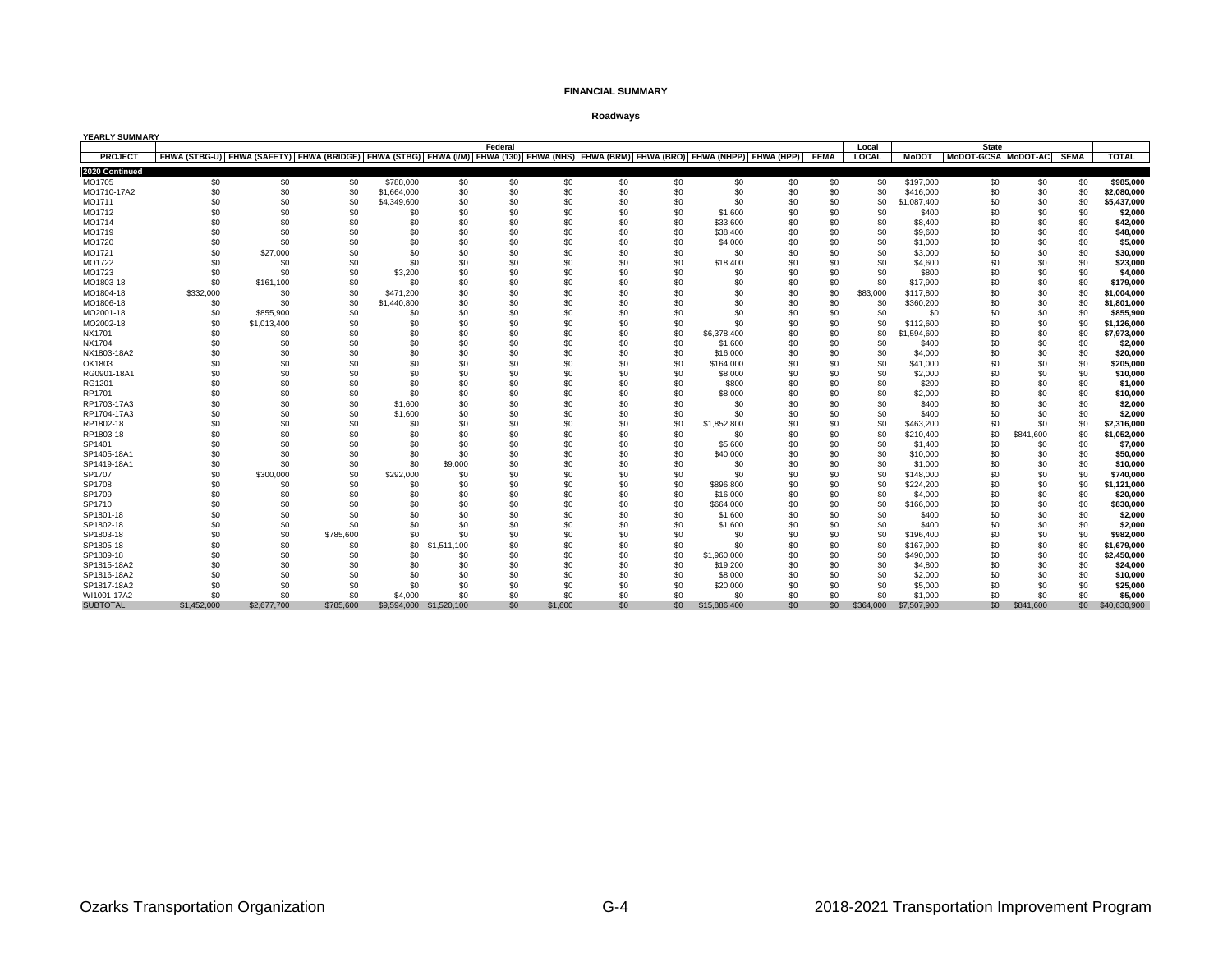#### **Roadways**

| <b>YEARLY SUMMARY</b> |                                                                                                                                                         |              |           |              |             |           |         |           |             |                 |     |             |           |                                              |                     |     |             |                                              |
|-----------------------|---------------------------------------------------------------------------------------------------------------------------------------------------------|--------------|-----------|--------------|-------------|-----------|---------|-----------|-------------|-----------------|-----|-------------|-----------|----------------------------------------------|---------------------|-----|-------------|----------------------------------------------|
|                       |                                                                                                                                                         |              |           |              |             | Federal   |         |           |             |                 |     |             | Local     |                                              | <b>State</b>        |     |             |                                              |
| PROJECT               | FHWA (STBG-U)   FHWA (SAFETY)   FHWA (BRIDGE)   FHWA (STBG)   FHWA (I/M)   FHWA (130)   FHWA (NHS)   FHWA (BRM)   FHWA (BRO)   FHWA (NHPP)   FHWA (HPP) |              |           |              |             |           |         |           |             |                 |     | <b>FEMA</b> | LOCAL     | <b>MoDOT</b>                                 | MoDOT-GCSA MoDOT-AC |     | <b>SEMA</b> | <b>TOTAL</b>                                 |
| 2021                  |                                                                                                                                                         |              |           |              |             |           |         |           |             |                 |     |             |           |                                              |                     |     |             |                                              |
| CC1703                | \$0                                                                                                                                                     | \$0          | \$0       | \$4,000      | \$0         | \$0       | \$0     | \$0       | \$0         | \$0             | \$0 | \$0         | \$0       | \$1,000                                      | \$0                 | \$0 | \$0         | \$5,000                                      |
| CC1802                |                                                                                                                                                         | \$0          | \$0       |              | \$0         | \$0       | \$0     | \$C       | \$0         | \$3,593,600     | \$0 | \$0         | \$0       | \$898,400                                    | \$C                 | \$0 | \$0         | \$4,492,000                                  |
| GR1403-18A1           |                                                                                                                                                         | \$0          |           |              | \$0         | \$0       | \$0     | \$C       | \$0         | \$8,000         | \$0 | \$0         | \$0       | \$2,000                                      | \$C                 | \$0 | \$0         | \$10,000                                     |
| MO1105                |                                                                                                                                                         |              | \$0       |              | \$0         | \$0       | \$0     | \$C       | \$0         |                 | \$0 | \$0         | \$0       | \$284.000                                    | \$0                 | \$0 | \$0         | \$284,000                                    |
| MO1712                |                                                                                                                                                         | \$ſ.         | \$0       | \$56,000     | \$0         | \$0       | \$0     | $s$ c     | \$0         | \$ſ             | \$0 | \$0         | \$0       | \$14,000                                     |                     | \$0 | \$0         | \$70,000                                     |
| MO1714                |                                                                                                                                                         | \$ſ.         | \$0       | \$216,800    | \$0         | \$0       | \$0     | \$C       | \$0         | \$4,458,400     | \$0 | \$0         | \$0       | \$1,168,800                                  | \$C                 | \$0 | \$0         | \$5,844,000                                  |
| MO1719                |                                                                                                                                                         |              |           |              |             | \$0       | \$0     | \$C       | \$0         | \$38,400        | \$0 | \$0         | \$0       | \$9,600                                      |                     | \$0 | \$0         | \$48,000                                     |
| MO1720                |                                                                                                                                                         | \$0          |           |              | \$0         | \$0       | \$0     | \$C       | \$0         | \$3,200         | \$0 | \$0         | \$0       | \$800                                        |                     |     | \$0         | \$4,000                                      |
| MO1721                |                                                                                                                                                         | \$26,100     |           |              | \$0         | \$0       | \$0     | \$C       | \$0         | \$0             | \$0 | \$0         | \$0       | \$2,900                                      | \$0                 | \$0 | \$0         | \$29,000                                     |
| MO1722                |                                                                                                                                                         | \$0          | \$0       |              | \$0         | \$0       | \$0     | \$C       | \$0         | \$16,800        | \$0 | \$0         | \$0       | \$4,200                                      |                     | \$0 | \$0         | \$21,000                                     |
| MO1723                |                                                                                                                                                         | \$0          | \$0       | \$3,200      | \$0         | \$0       | \$0     | \$C       | \$0         | \$0             | \$0 | \$0         | \$0       | \$800                                        |                     |     | \$0         | \$4,000                                      |
| MO2001-18             |                                                                                                                                                         | \$54,900     |           |              | \$0         | \$0       | \$0     | \$0       | \$0         | \$ <sub>0</sub> | \$0 | \$0         | \$95,100  | \$6,100                                      | \$0                 | \$0 | \$0         | \$156,100                                    |
| MO2101-18             | \$340,000                                                                                                                                               | \$0          |           |              | \$0         | \$0       | \$0     | \$0       | \$0         | \$0             | \$0 | \$0         | \$85,000  | \$0                                          | \$C                 | \$0 | \$0         | \$425,000                                    |
| OK1803                |                                                                                                                                                         | \$0          |           |              | \$0         | \$0       | \$0     | \$C       | \$0         | \$2,492,000     | \$0 | \$0         | \$0       | \$623,000                                    | \$C                 | \$0 | \$0         | \$3,115,000                                  |
| RG0901-18A1           |                                                                                                                                                         | \$0          |           |              | \$0         | \$0       | \$0     | \$0       |             | \$8,000         | \$0 | \$0         | \$0       | \$2,000                                      | \$C                 | \$0 | \$0         | \$10,000                                     |
| RG1201                |                                                                                                                                                         | \$0          |           |              | \$0         | \$0       | \$4,800 | \$С       | \$0         | \$0             | \$0 | \$0         | \$0       | \$1,200                                      | \$C                 | \$0 | \$0         | \$6,000                                      |
| RP1701                |                                                                                                                                                         | \$0          | \$0       |              | \$0         | \$0       | \$0     | \$C       | \$0         | \$8,000         | \$0 | \$0         | \$0       | \$2,000                                      | \$0                 | \$0 | \$0         | \$10,000                                     |
| RP1703-17A3           |                                                                                                                                                         | \$0          | \$0       | \$1,600      | \$0         | \$0       | \$0     | \$С       | \$0         | \$0             | \$0 | \$0         | \$0       | \$400                                        | \$C                 | \$0 | \$0         | \$2,000                                      |
| RP1704-17A3           |                                                                                                                                                         | \$ſ.         | \$0       | \$1,600      | \$0         | \$0       | \$0     | \$С       | \$0         | \$0             | \$0 | \$0         | \$0       | \$400                                        | \$C                 | \$0 | \$0         | \$2,000                                      |
| SP1401                |                                                                                                                                                         | \$C          | \$0       | SO.          | \$0         | \$0       | \$0     | \$C       | \$0         | \$440,000       | \$0 | \$0         | \$0       | \$110,000                                    | \$C                 | \$0 | \$0         | \$550,000                                    |
| SP1419-18A1           |                                                                                                                                                         | \$0          | \$0       | \$0          | \$9,000     | \$0       | \$0     | \$C       | \$0         | \$0             | \$0 | \$0         | \$0       | \$1,000                                      | \$C                 | \$0 | \$0         | \$10,000                                     |
| SP1709                |                                                                                                                                                         | \$0          | \$0       | \$0          | \$0         | \$0       | \$0     | \$С       | \$0         | \$16,000        | \$0 | \$0         | \$0       | \$4,000                                      | \$С                 | \$0 | \$0         | \$20,000                                     |
| WI1001-17A2           |                                                                                                                                                         | \$0          | \$0       | \$4,000      | \$0         | \$0       | \$0     | \$0       | \$0         | \$0             | \$0 | \$0         | \$0       | \$1,000                                      | \$0                 | \$0 | \$0         | \$5,000                                      |
| <b>SUBTOTAL</b>       | \$340,000                                                                                                                                               | \$81,000     | \$0       | \$287,200    | \$9,000     | \$0       | \$4,800 | \$0       | \$0         | \$11,082,400    | \$0 | \$0         | \$180,100 | \$3,137,600                                  | \$0                 | \$0 | \$0         | \$15,122,100                                 |
|                       |                                                                                                                                                         |              |           |              |             |           |         |           |             |                 |     |             |           |                                              |                     |     |             |                                              |
| <b>GRAND TOTAL</b>    | \$13,636,758                                                                                                                                            | \$10,298,556 | \$860,800 | \$54,252,400 | \$2,564,700 | \$180,000 | \$6,400 | \$963,132 | \$1,053,926 | \$54,631,856    |     |             |           | \$172,990 \$740,992 \$4,444,965 \$30,752,402 |                     |     |             | \$20,000 \$1,153,400 \$123,499 \$175,856,776 |